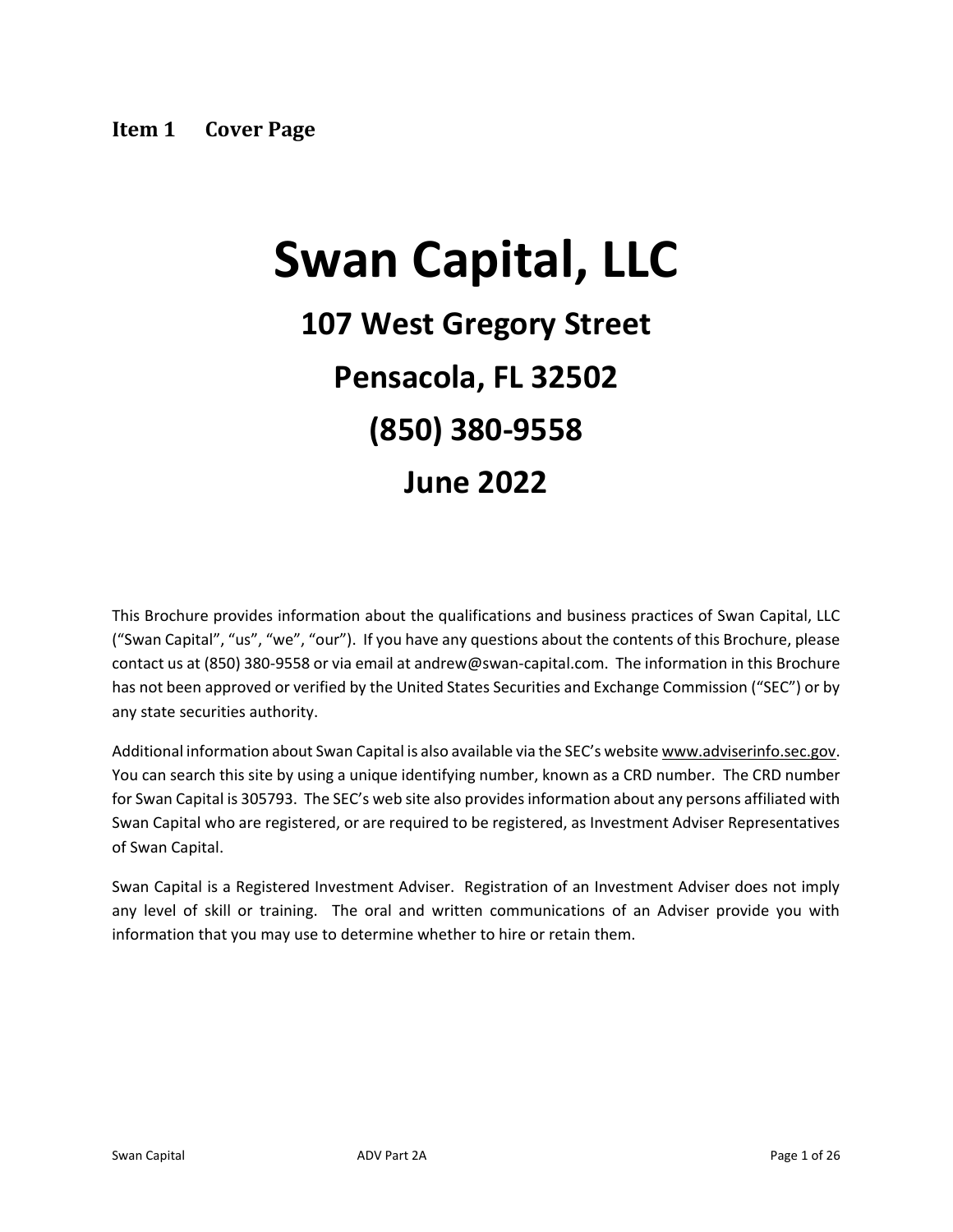## <span id="page-1-0"></span>**Item 2 Material Changes**

Since our last annual amendment filing on January 21, 2021, we have terminated our relationship with AE Wealth as of October 2020 and Lucas Juery joined the firm as a registered investment advisor.

In the future, this section of the Brochure will discuss only the specific material changes that were made to the Brochure and will provide you with a summary of all material changes that have occurred since the last filing of this Brochure. This section will also identify the date of our last annual Brochure update.

We will ensure that you receive a summary of any material changes to this and subsequent Brochures within 90 days of the close of our business' fiscal year end which is December 31. We will provide other ongoing disclosure information about material changes as they occur. We will also provide you with information on how to obtain the complete brochure. Currently, our Brochure may be requested at any time, without charge, by contacting Andrew McNair at (850) 380-9558.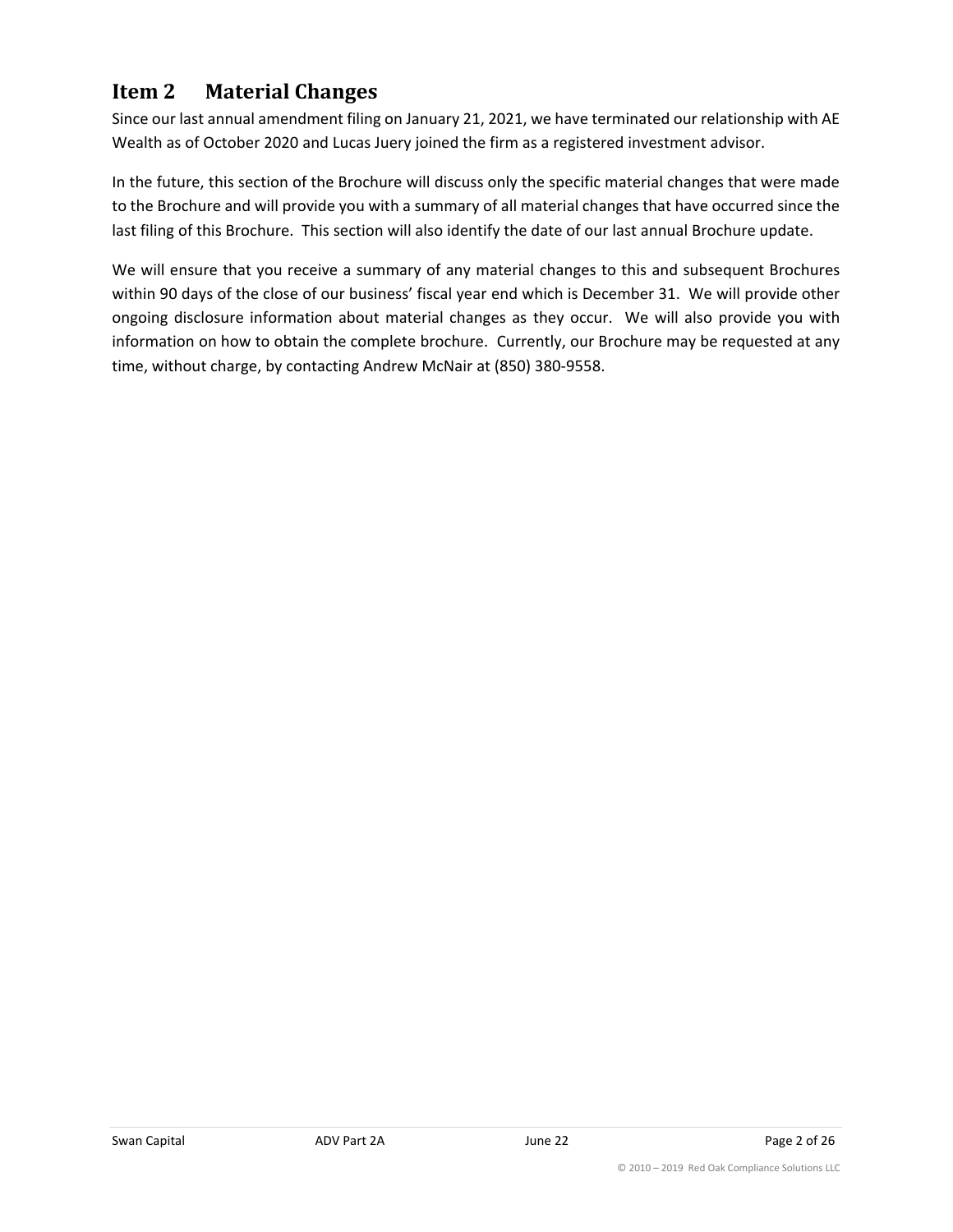## <span id="page-2-0"></span>**Item 3 - Table of Contents**

| Item 1            |                                                                                                 |
|-------------------|-------------------------------------------------------------------------------------------------|
| Item <sub>2</sub> |                                                                                                 |
|                   |                                                                                                 |
|                   |                                                                                                 |
|                   |                                                                                                 |
|                   |                                                                                                 |
|                   |                                                                                                 |
|                   |                                                                                                 |
|                   |                                                                                                 |
|                   |                                                                                                 |
|                   | Item 11 - Code of Ethics, Participation or Interest in Client Accounts and Personal Trading  15 |
|                   |                                                                                                 |
|                   |                                                                                                 |
|                   |                                                                                                 |
|                   |                                                                                                 |
|                   |                                                                                                 |
|                   |                                                                                                 |
|                   |                                                                                                 |
|                   |                                                                                                 |
|                   |                                                                                                 |
|                   |                                                                                                 |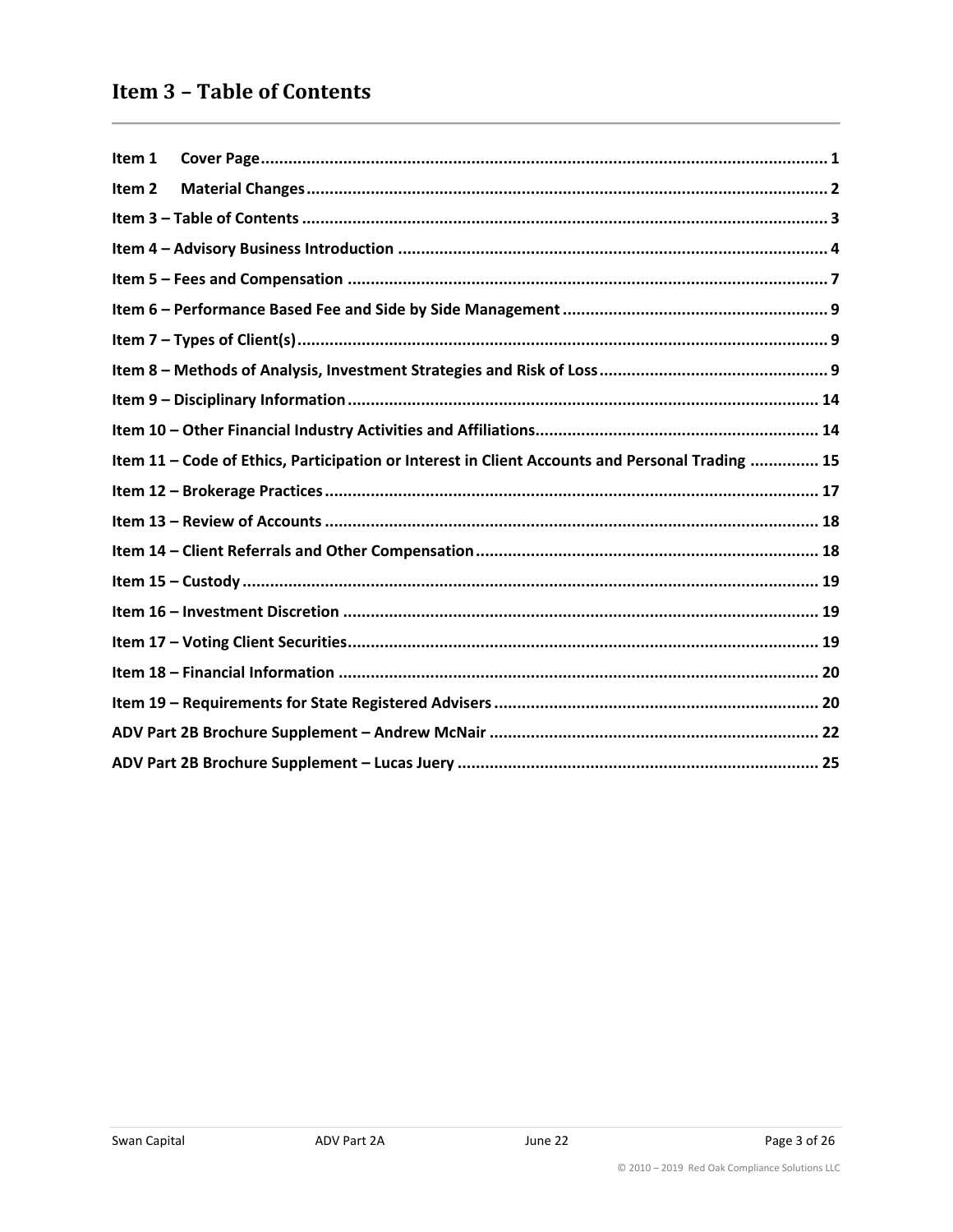## <span id="page-3-0"></span>**Our Advisory Business**

Swan Capital is a Florida domiciled investment adviser, currently registered with the States of Florida and Alabama. The Adviser was founded in 2012 by its principal owner, Andrew McNair, and registered in 2019.

## **Services**

Swan Capital offers asset management and financial planning and consulting services, with an emphasis on building portfolios designed to meet the needs of our clients. Our focus is on helping you develop and execute plans that are designed to build and preserve your wealth. We are available during normal business hours either by telephone, fax, email, or in person by appointment to answer your questions.

#### **Active Asset Management**

#### *Model Portfolios*

We will meet with you to discuss your financial circumstances, investment goals and objectives, and to determine your risk tolerance. We will ask you to provide statements summarizing current investments, income and other earnings, recent tax returns, retirement plan information, other assets and liabilities, wills and trusts, insurance policies, and other pertinent information.

Based on the information you share with us, we will analyze your situation and will recommend one or more of our model portfolios. Please note that due to our investment strategies in our models, you shall not have the ability to impose restrictions on the management of your account. Refer to Item 8 below for a description of each model and the risks associated with the analysis methods and products involved with the models.

Under certain conditions, securities from outside accounts may be transferred into your advisory account; however, we may recommend that you sell any security if we believe that it is not suitable for the current recommended investment strategy. Additionally, trading may be required to meet initial allocation targets, after substantial cash deposits that require investment allocation, and/or after a request for a withdrawal that requires liquidation of a position.

Periodically, your account will need to be rebalanced or reallocated in order to reestablish the targeted percentages of your initial asset allocation. This rebalancing or reallocation will occur as dictated by the model.

You will be responsible for all tax consequences resulting from the sale of any security, rebalancing or reallocation of the account. You are responsible for any taxable events in these instances. We are not tax professionals and do not give tax advice. However, we will work with your tax professionals to assist you with tax planning.

You will be notified of any purchases or sales through trade confirmations and statements that are provided by the custodian. These statements list the total value of the account, itemize all transaction activity, and list the types, amounts, and total value of securities held. You will at all times maintain full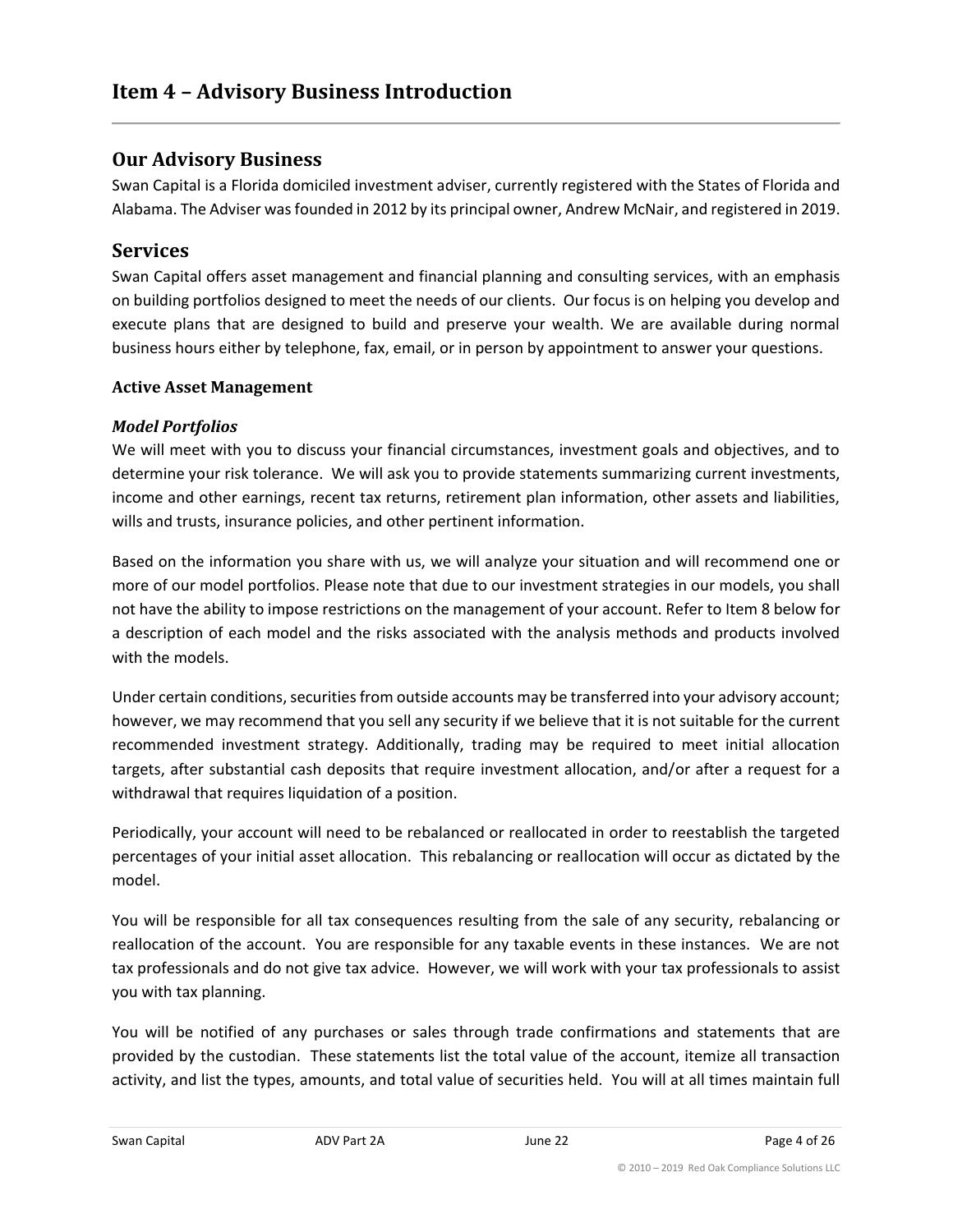and complete ownership rights to all assets held in your account, including the right to withdraw securities or cash, proxy voting and receiving transaction confirmations.

Swan Capital will provide you with quarterly performance statements. These statements give you additional feedback regarding performance, educate you about our long-term investment philosophy, and describe any changes in current strategy and allocation along with the reasons for making these changes.

#### *Tailored Portfolio Services*

As part of the active asset management process we do not offer tailored portfolios.

#### **Financial Planning and Consulting**

#### *Financial Planning*

Swan Capital also offers comprehensive and modular financial planning. Comprehensive and modular financial planning may cover one or all of the following:

- a. Retirement Income Planning;
- b. Legacy Planning with beneficiary review;
- c. Tax Planning in regard to investment decisions;
- d. Review of their insurance needs (life insurance and long-term care);
- e. Review of client's investment allocations and diversification among asset classes.

Fee based financial planning is a comprehensive relationship which incorporates many different aspects of your financial status into an overall plan that meets your goals and objectives. The financial planning relationship consists of face-to-face meetings and ad hoc meetings with you and/or your other advisors (attorneys, accountants, etc.) as necessary.

In performing financial planning services, we typically examine and analyze your overall financial situation, which may include issues such as taxes, insurance needs, overall debt, credit, business planning, retirement savings and reviewing your current investment program. Our services may focus on all or only one of these areas depending upon the scope of our engagement with you.

It is essential that you provide the information and documentation we request regarding your income, investments, taxes, insurance, estate plan, etc. We will discuss your investment objectives, needs and goals, but you are obligated to inform us of any changes. We do not verify any information obtained from you, your attorney, accountant or other professionals.

If you engage us to perform these services, you will receive a written agreement detailing the services, fees, terms and conditions of the relationship. You will also receive this Brochure. You are under no obligation to implement recommendations through us. You may implement your financial plan through any financial organization of your choice.

We obtain information from a wide variety of publicly available sources. We do not have any inside private information about any investments that are recommended. All recommendations developed by us are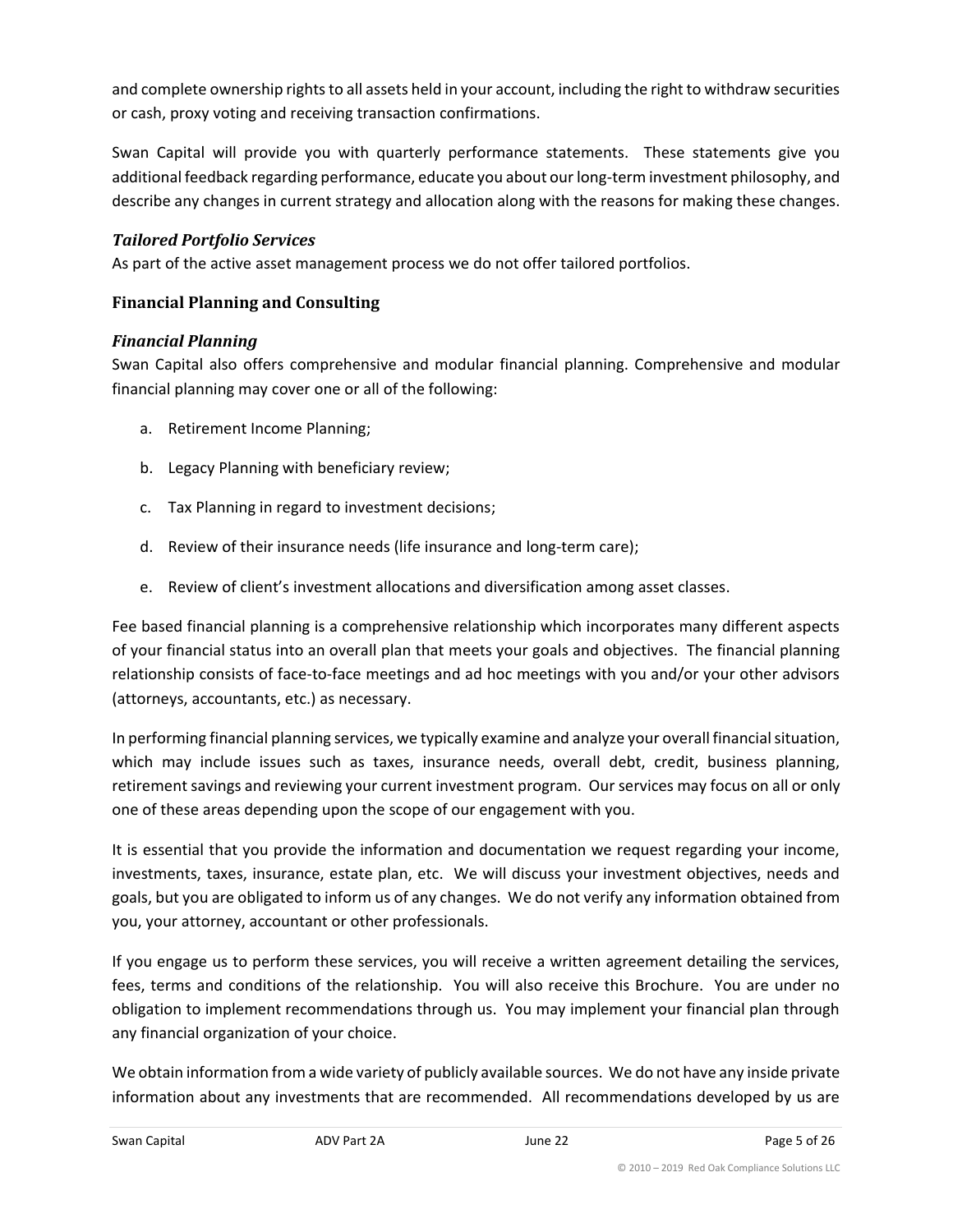based upon our professional judgment. We cannot guarantee the results of any of our recommendations. Choosing which advice to follow is your decision.

#### *Consulting*

We can also work with you in a project based or ongoing consulting capacity. Based upon your needs, we may also provide consultations throughout the year to advise and counsel you about other financial issues. Financial consulting services can include any or a combination of the following:

- Review of current portfolio
- Income tax planning
- Life and disability insurance needs
- Transition planning
- Budgeting
- Cash flow
- Major transaction analysis coordinated with cash flow needs
- Retirement needs
- Estate planning needs
- College education planning and savings

Project based consulting may include but is not limited to the purchase of a new home, household budgeting, business transition, etc. Ongoing consulting may include but is not restricted to ongoing reviews of portfolio held away from Swan Capital, ongoing reviews of household budgeting and spending, educational savings, etc.

Consulting services will be provided on an ongoing basis for a period of time determined between Swan Capital and the client. Some consulting services will result in a written report while others will be handled through ongoing consultations between the Adviser and Client.

#### *Educational Seminars*

We offer no charge educational seminars which go over the importance of preparing for the financial future. Our seminars focus on common retirement topics, including how to prepare for unexpected medical expenses and ways to create income to help support your desired lifestyle.

#### Recommendations

If you decide to implement our recommendations, we will help you open a custodial account(s). The funds in your account will generally be held in a separate account, in your name, at an independent custodian, and not with us.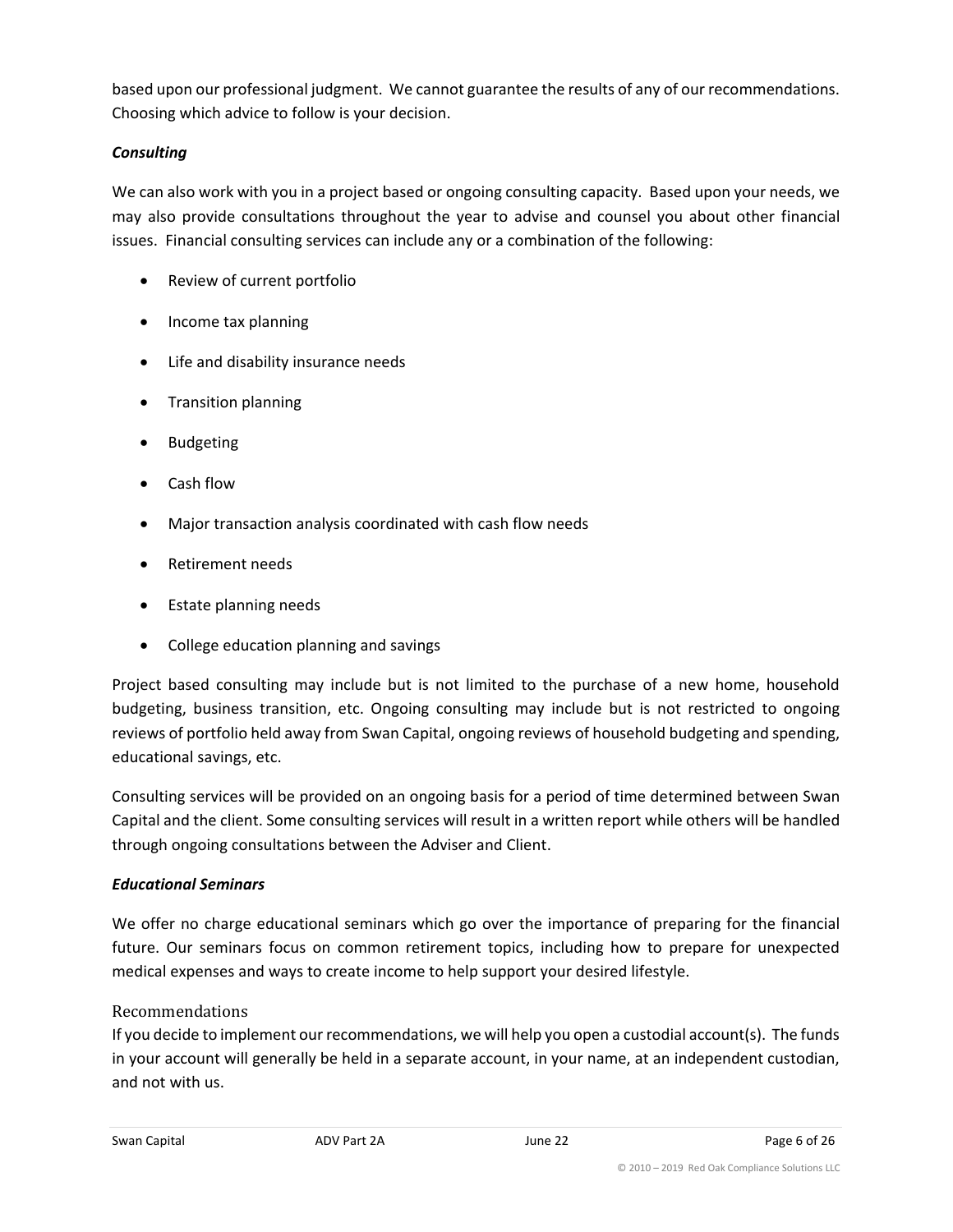While Swan Capital endeavors at all times to put the interest of our clients first as part of our fiduciary duty, the possibility of receiving additional compensation based on the recommendations made creates a conflict of interest and may affect Swan Capital's judgment when making recommendations. We require that all investment adviser representatives disclose this conflict of interest when such recommendations are made, and that the client is not obligated to implement the recommendations made within the plan through Swan Capital.

## **Wrap Fee**

The Adviser does not sponsor or participate in a third-party sponsored wrap fee program.

## **Assets Under Management**

As of December 31, 2021, we have \$80,116,299 in discretionary assets under management.

## <span id="page-6-0"></span>**Item 5 – Fees and Compensation**

## **Asset Management Fee Schedule**

Swan Capital does not impose a minimum account balance for the opening of an account with the Adviser. Clients will pay 1.2% annually. Fees are charged monthly in arrears based on average daily balance, i.e. Average Daily Balance x (Fee%) / # of Days in year x # of Invested Days in Month.

The fees shown above are annual fees. The fee paid to Swan Capital may be negotiable based upon certain circumstances. No increase in the annual fee shall be effective without prior written notification. Swan Capital believes the advisory fee is reasonable considering the fees charged by other investment advisers offering similar services/programs.

## **Automatic Payment of Fee**

The Client agrees to authorize the Custodian to pay directly to Swan Capital upon receipt of notice, the Account's investment advisory services fee. Fee withdrawals will occur no more frequently than monthly from the Client's Account, unless specifically instructed otherwise by the Client.

The Custodian will send to the Client a statement, at least monthly, indicating all amounts disbursed from the Account, including the fee paid directly to Swan Capital. Swan Capital's access to the Assets of the Account will be limited to trading and the withdrawals authorized above. Additionally, Swan Capital will send to the Client an invoice reflecting the amount of the fee, the [previous month/quarter average daily, quarter or month ending balance] for the Client's Account on which the fee was based, and the specific manner in which the fee was calculated.

#### **Financial Planning**

Swan Capital charges \$250 per hour for financial planning services. Please refer to the Consulting Agreement for the fee you will pay for the services to be provided. All fees are negotiable at the Adviser's discretion.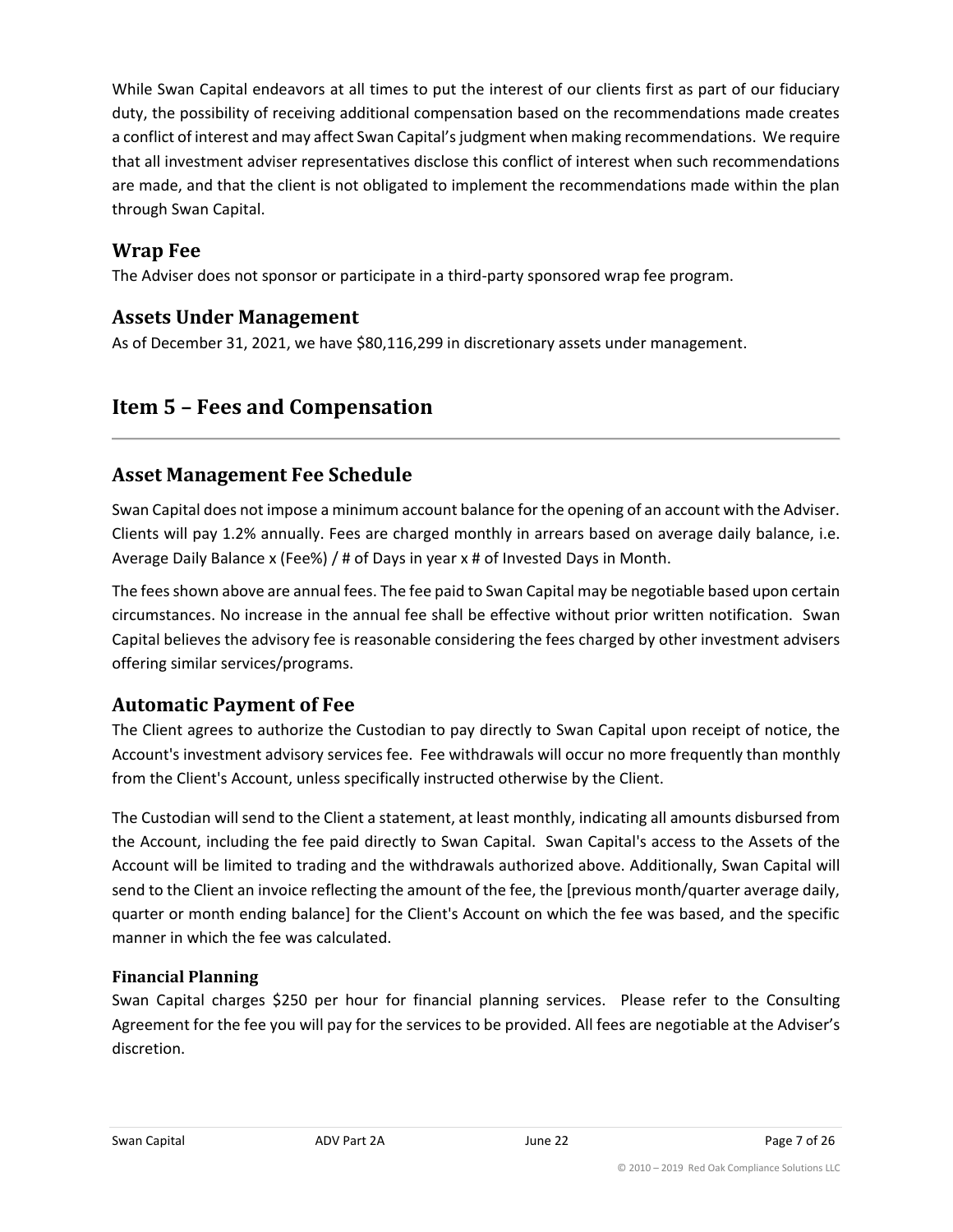Under no circumstances will we accept prepayment of more than \$500 in fees per client, six months or more in advance. The financial planning agreement will terminate once you receive the final plan.

If the plan is implemented through us, we may receive compensation from the sale of insurance products or advisory services recommended in the financial plan. This compensation would be in addition to the financial planning fee you pay. The fees and expenses you pay for the purchase of these products may be more or less than the expenses you would pay should you decide to implement our recommendations through another investment advisory firm or broker-dealer and are typically determined by the brokerdealer or investment company sponsoring the product. Therefore, a conflict of interest may exist between our interests and your interests since we may recommend products that pay us compensation. We may have an incentive to recommend particular products based upon the potential compensation rather than your needs. This potential conflict is addressed in our Code of Ethics.

## **Consulting**

Consulting services will be billed at a rate of \$250 per hour. Please refer to the Consulting Agreement for the fee you will pay for the services to be provided. All fees are negotiable at the Adviser's discretion.

We do not accept prepayment of more than \$500 in fees per client, six months or more in advance. All recommendations developed by us are based upon our professional judgment. We cannot guarantee the results of any of our recommendations.

All recommendations developed by us are based upon our professional judgment. We cannot guarantee the results of any of our recommendations.

## **Third-party Fees**

You may incur certain charges imposed by custodians and other third parties. These include custodial fees, deferred sales charges, odd-lot differentials, transfer taxes, wire transfer and electronic fund fees, and other fees and taxes on brokerage accounts and securities transactions.

Mutual funds, money market funds and exchange-traded funds (ETFs) also charge internal management fees, which are disclosed in the fund's prospectus. These fees may include, but are not limited to, a management fee, upfront sales charges, and other fund expenses. Certain strategies offered by us may involve investment in mutual funds and/or ETFs. Load and no load mutual funds may pay annual distribution charges, sometimes referred to as "12(b)(1) fees". These 12(b)(1) fees come from fund assets, and thus indirectly from clients' assets. We do not receive any compensation from these fees. All of these fees are in addition to the management fee you pay us. You should review all fees charged to fully understand the total amount of fees you will pay. Services similar to those offered by us may be available elsewhere for more or less than the amounts we charge. Our brokerage practices are discussed in more detail under Item 12 – Brokerage Practices.

## **Other Compensation**

Andrew McNair may receive additional compensation from sales of insurance products. Andrew McNair may be eligible to receive incentive awards (including prizes such as trips or bonuses) for recommending certain types of insurance policies or other investment products that he recommends.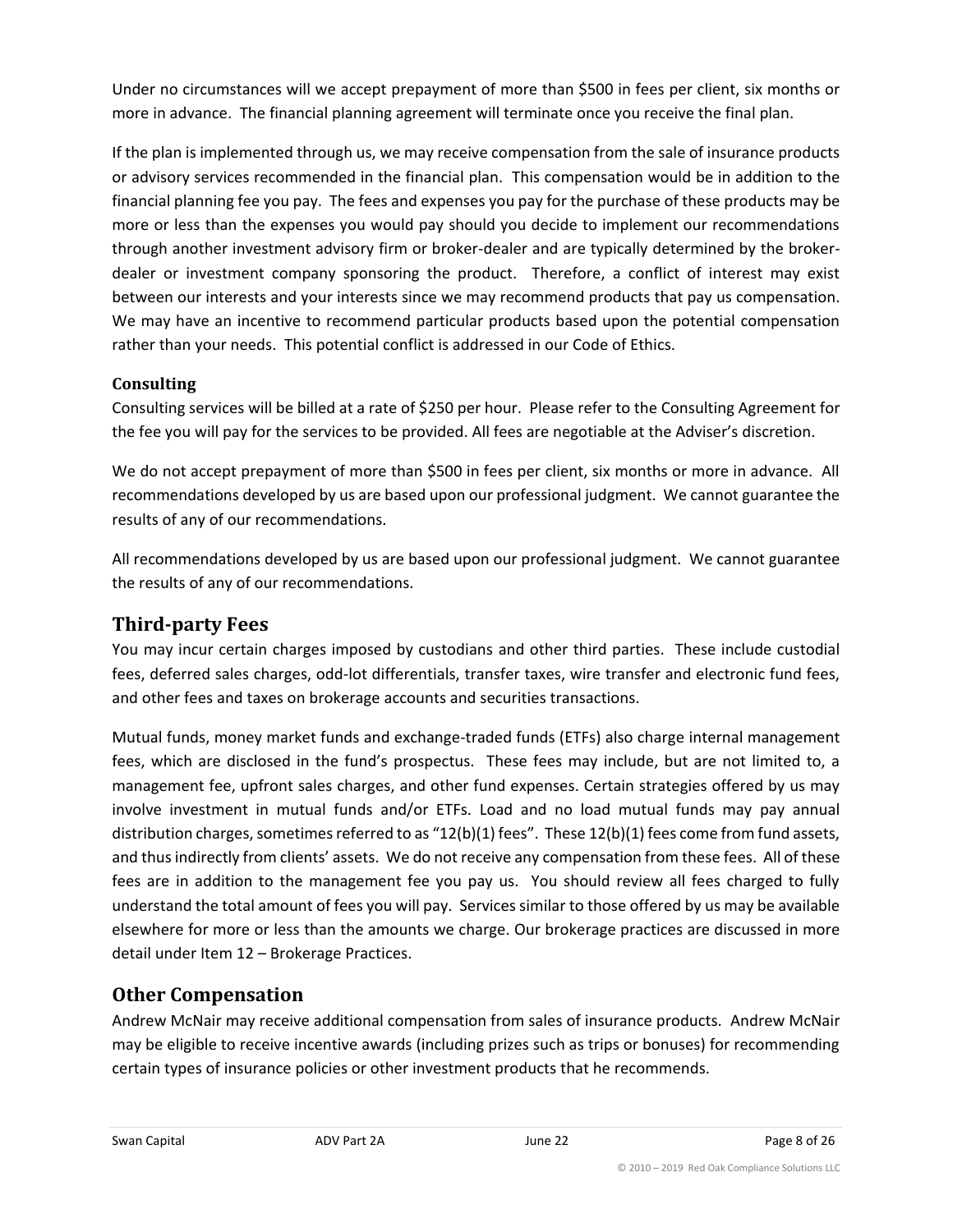While Mr. McNair endeavors at all times to put the interest of our clients first as part of our fiduciary duty, the possibility of receiving incentive awards creates a conflict of interest and may affect [his] judgment when making recommendations. We require that all IARs disclose this conflict of interest when such recommendations are made. Also, we require IARs to disclose that Clients may purchase recommended insurance products from other insurance agents not affiliated with us.

## <span id="page-8-0"></span>**Item 6 – Performance Based Fee and Side by Side Management**

We do not charge any performance-based fees. These are fees based on a share of capital gains on or capital appreciation of the assets of a client.

## <span id="page-8-1"></span>**Item 7 – Types of Client(s)**

We provide investment advisory services to individuals, high net worth individuals, trusts and estates. We have no minimum account opening balance.

## <span id="page-8-2"></span>**Item 8 – Methods of Analysis, Investment Strategies and Risk of Loss**

## **Methods of Analysis**

We use fundamental analysis methods as part of our overall investment management discipline:

#### **Fundamental Analysis**

Fundamental analysis is a technique that attempts to determine a security's value by focusing on the underlying factors that affect a company's actual business and its future prospects. Fundamental analysis is about using real data to evaluate a security's value. It refers to the analysis of the economic well-being of a financial entity as opposed to only its price movements.

The end goal of performing fundamental analysis is to produce a value that we can compare with the security's current price, with the aim of figuring out what sort of position to take with that security (underpriced = buy, overpriced = sell or short).

In order to perform this analysis, we use many resources, such as:

- Financial newspapers and magazines (e.g. Wall Street Journal, Forbes, etc.)
- Annual reports
- Prospectuses, filings
- Company press releases and websites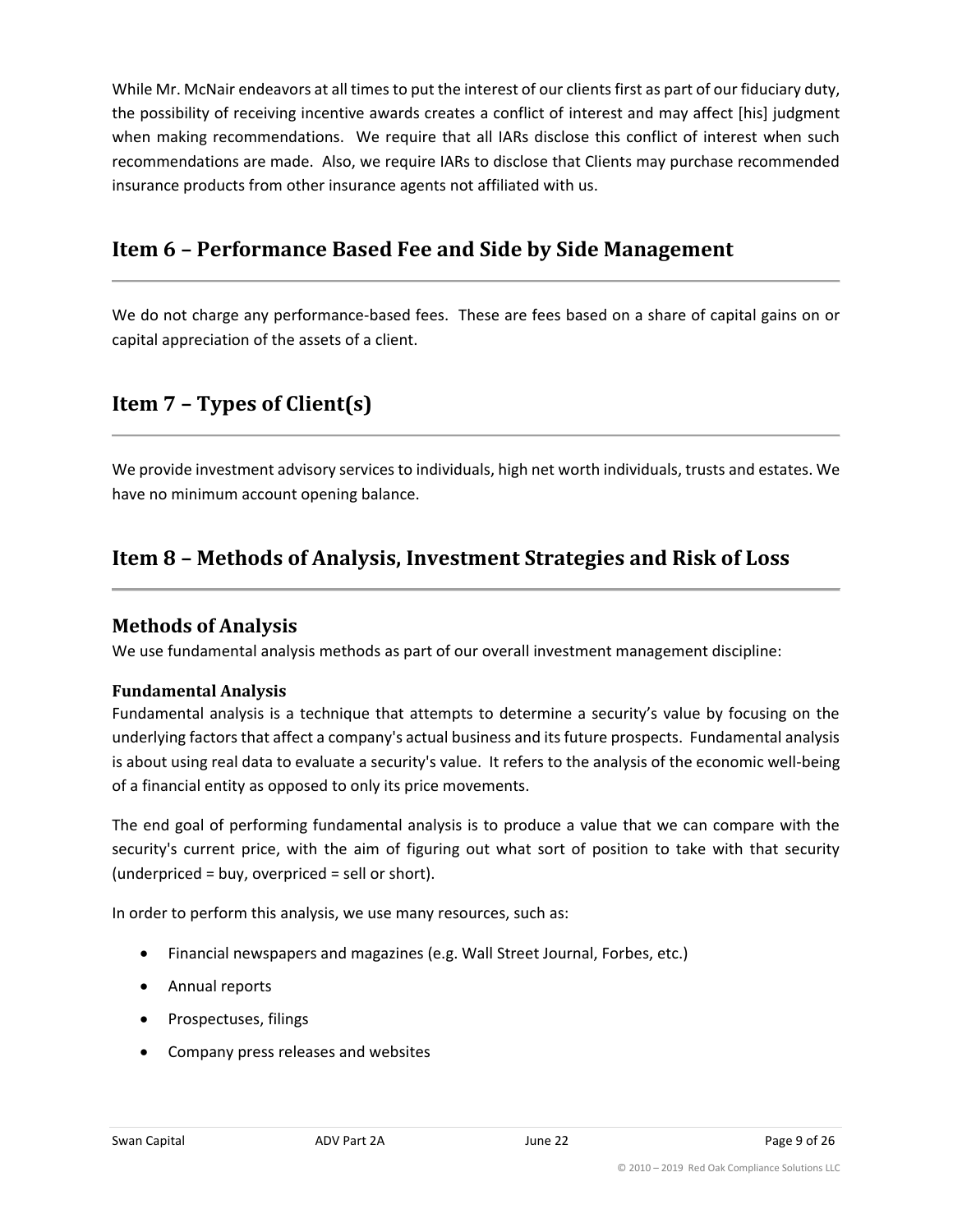## **Investment Strategies**

We employ five (5) model portfolios in the management of our client accounts. The models are made up of mutual funds, Exchange traded funds (ETF), Stocks and Bonds:

- Aggressive Model Portfolio 100% equity makeup with a focus for long term growth;
- Growth Model Portfolio Majority of equities with broad diversification that are focused for long term growth;
- Balanced Model Portfolio Mix of bond and equity ETFs that is focused on growth
- Dividend Model Portfolio Mix of dividend and dividend appreciation ETFs and bonds focused on income generation

## **Risk of Loss**

We cannot guarantee our analysis methods will yield a return. In fact, a loss of principal is always a risk. Investing in securities involves a risk of loss that you should be prepared to bear. You need to understand that investment decisions made for your account by us are subject to various market, currency, economic, political and business risks. The investment decisions we make for you will not always be profitable nor can we guarantee any level of performance.

#### **Analysis Methods**

#### *Fundamental Analysis Risk*

Fundamental analysis, when used in isolation, has a number of risks:

- There are an infinite number of factors that can affect the earnings of a company, and its stock price, over time. These can include economic, political and social factors, in addition to the various company statistics.
- The data used may be out of date.
- It is difficult to give appropriate weightings to the factors.
- It assumes that the analyst is competent.
- It ignores the influence of random events such as oil spills, product defects being exposed, and acts of God and so on.

#### *Product Risk*

#### *Equity Securities Risk*

Equity securities include common stocks, preferred stocks, convertible securities and mutual funds that invest in these securities. Equity markets can be volatile. Stock prices rise and fall based on changes in an individual company's financial condition and overall market conditions. Stock prices can decline significantly in response to adverse market conditions, company-specific events, and other domestic and international political and economic developments.

#### *Fixed Income Risk*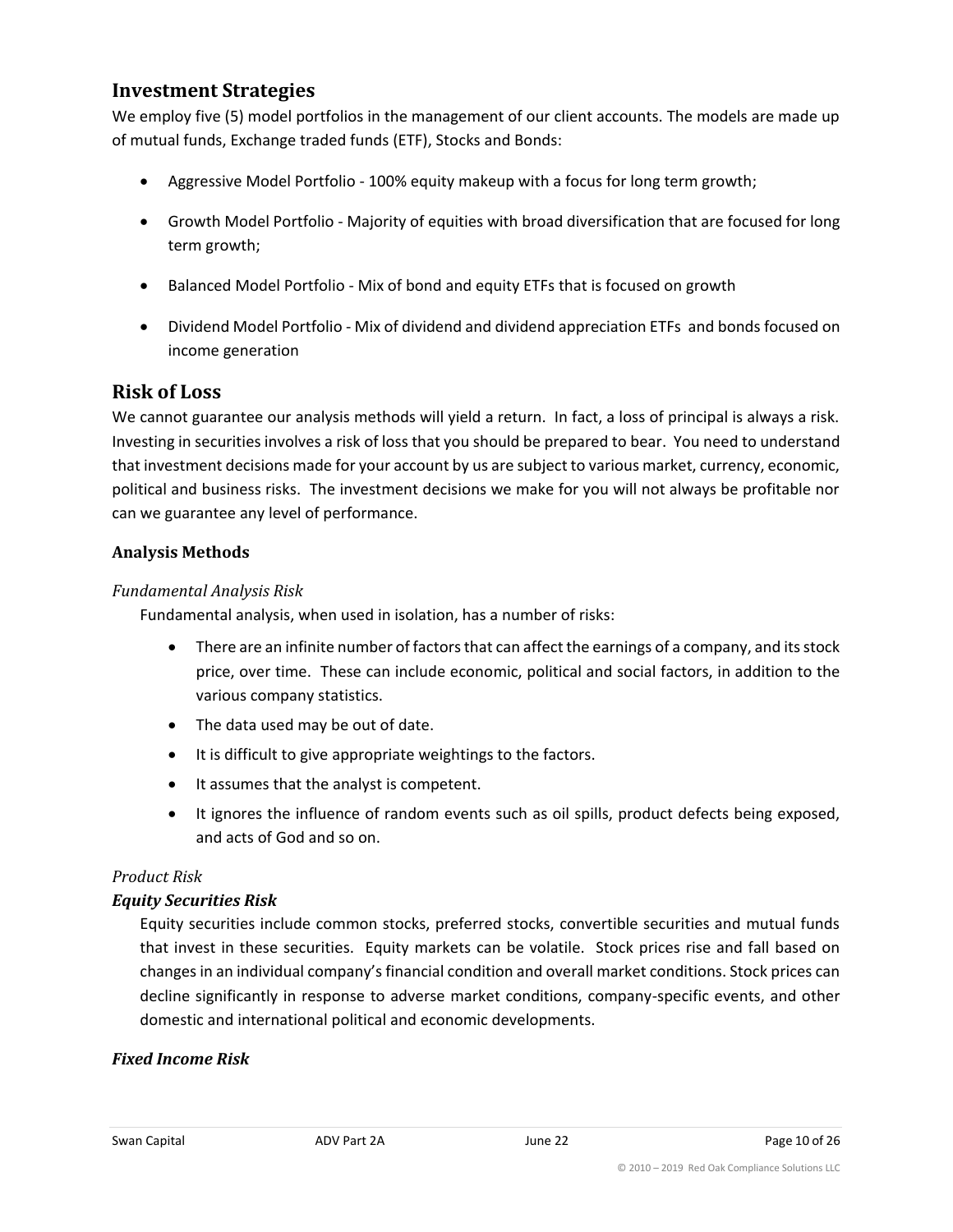Fixed income securities include corporate bonds, municipal bonds, other debt instruments and mutual funds that invest in these securities. Issuers generally pay a fixed, variable, or floating interest rate, and must repay the amount borrowed at maturity. Some debt instruments, such as zero-coupon bonds, do not pay current interest, but are sold at a discount from their face value. Prices of fixed income securities generally decline when interest rates rise and rise when interest rates fall. Longerterm debt and zero-coupon bonds are more sensitive to interest rate changes than debt instruments with shorter maturities.

Fixed income securities are also subject to credit risk, which is the chance that an issuer will fail to pay interest or principal on time. Many fixed income securities receive credit ratings from Nationally Recognized Statistical Rating Organizations (NRSROs). These NRSROs assign ratings to securities by assessing the likelihood of issuer default. Changes in the credit strength of an issuer may reduce the credit rating of its debt investments and may affect their value. High-quality debt instruments are rated at least AA or its equivalent by any NRSRO or are unrated debt instruments of equivalent quality. Issuers of high-grade debt instruments are considered to have a very strong capacity to pay principal and interest. Investment grade debt instruments are rated at least Baa or its equivalent by any NRSRO or are unrated debt instruments of equivalent quality. Baa rated securities are considered to have adequate capacity to pay principal and interest, although they also have speculative characteristics. Lower rated debt securities are more likely to be adversely affected by changes in economic conditions than higher rated debt securities.

U.S. Government securities include securities issued or guaranteed by the U.S. Treasury; issued by a U.S. Government agency; or issued by a Government-Sponsored Enterprise (GSE). U.S. Treasury securities include direct obligations of the U.S. Treasury, (i.e., Treasury bills, notes and bonds). U.S. Government agency bonds are backed by the full faith and credit of the U.S. Government or guaranteed by the U.S. Treasury (such as securities of the Government National Mortgage Association (GNMA or Ginnie Mae)). GSE bonds are issued by certain federally-chartered but privately-owned corporations, but are neither direct obligations of, nor backed by the full faith and credit of, the U.S. Government. GSE bonds include: bonds issued by Federal Home Loan Banks (FHLB), Federal Farm Credit Banks (FCS), Federal Home Loan Mortgage Corporation (FHLMC or Freddie Mac) and the Federal National Mortgage Association (FNMA or Fannie Mae).

#### *Bond Fund Risk*

Bond funds generally have higher risks than money market funds, largely because they typically pursue strategies aimed at producing higher yields of the risks associated with bond funds include:

- Call Risk The possibility that falling interest rates will cause a bond issuer to redeem—or call—its high-yielding bond before the bond's maturity date.
- Credit Risk the possibility that companies or other issuers whose bonds are owned by the fund may fail to pay their debts (including the debt owed to holders of their bonds). Credit risk is less of a factor for bond funds that invest in insured bonds or U.S. Treasury bonds. By contrast, those that invest in the bonds of companies with poor credit ratings generally will be subject to higher risk.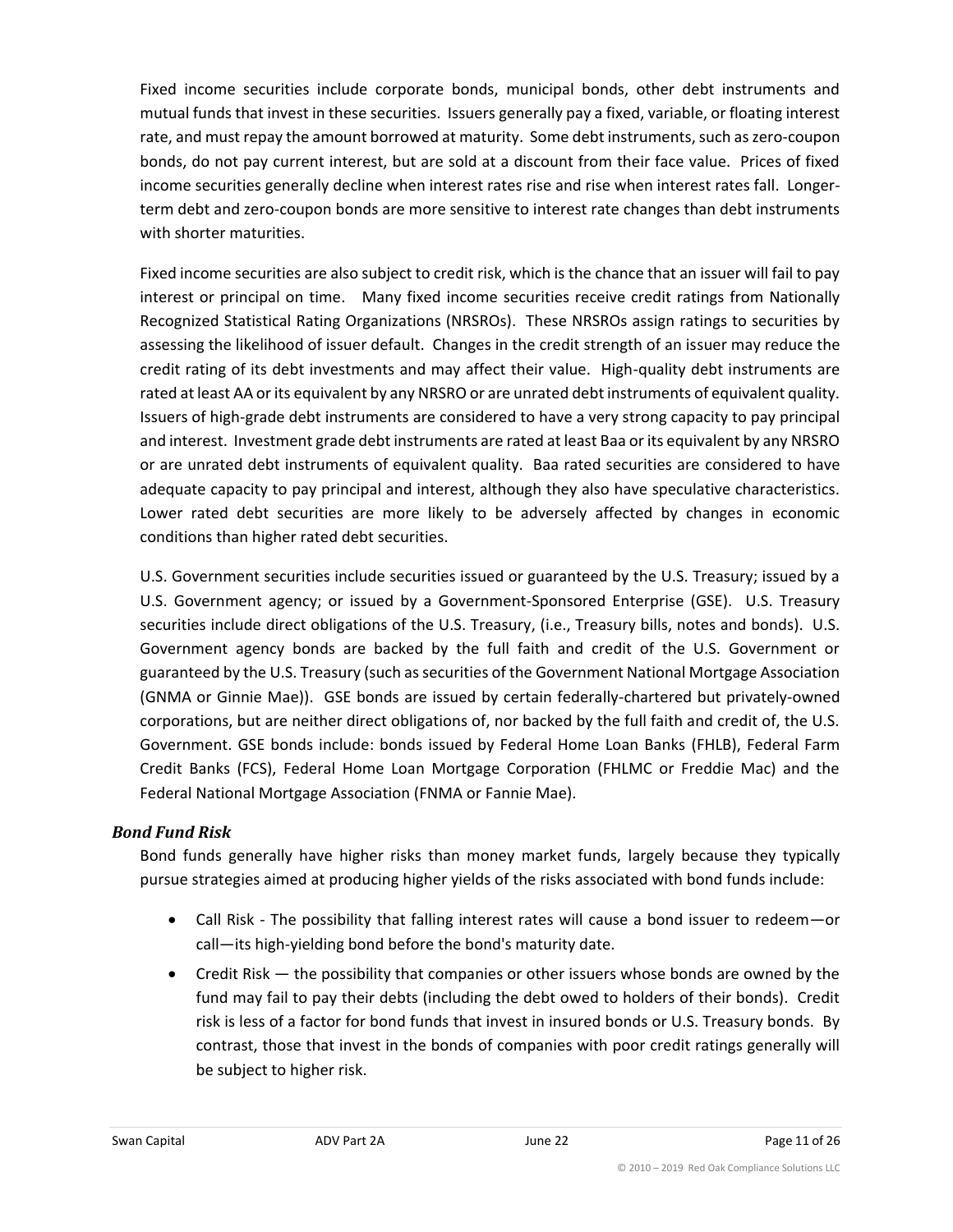- Interest Rate Risk the risk that the market value of the bonds will go down when interest rates go up. Because of this, you can lose money in any bond fund, including those that invest only in insured bonds or Treasury bonds.
- Prepayment Risk the chance that a bond will be paid off early. For example, if interest rates fall, a bond issuer may decide to pay off (or "retire") its debt and issue new bonds that pay a lower rate. When this happens, the fund may not be able to reinvest the proceeds in an investment with as high a return or yield.

## *Exchange Traded Fund ("ETF") Risk*

Most ETFs are passively managed investment companies whose shares are purchased and sold on a securities exchange. An ETF represents a portfolio of securities designed to track a particular market segment or index. ETFs are subject to the following risks that do not apply to conventional funds:

- The market price of the ETF's shares may trade at a premium or a discount to their net asset value;
- An active trading market for an ETF's shares may not develop or be maintained; and
- There is no assurance that the requirements of the exchange necessary to maintain the listing of an ETF will continue to be met or remain unchanged

#### *Insurance Product Risk*

The rate of return on variable insurance products is not stable, but varies with the stock, bond and money market subaccounts that you choose as investment options. There is no guarantee that you will earn any return on your investment and there is a risk that you will lose money. Before you consider purchasing a variable product, make sure you fully understand all of its terms. Carefully read the prospectus. Some of the major risks include:

- Liquidity and Early Withdrawal Risk There may be a surrender charges for withdrawals within a specified period, which can be as long as six to eight years. Any withdrawals before a client reaches the age of 59  $\frac{1}{2}$  are generally subject to a 10 percent income tax penalty in addition to any gain being taxed as ordinary income.
- Sales and Surrender Charges Asset-based sales charges or surrender charges. These charges normally decline and eventually are eliminated the longer you hold your shares. For example, a surrender charge could start at 7 percent in the first year and decline by 1 percent per year until it reaches zero.
- Fees and Expenses There are a variety of fees and expenses which can reach 2% and more such as:
	- o Mortality and expense risk charges
	- o Administrative fees
	- o Underlying fund expenses
	- o Charges for any special features or riders.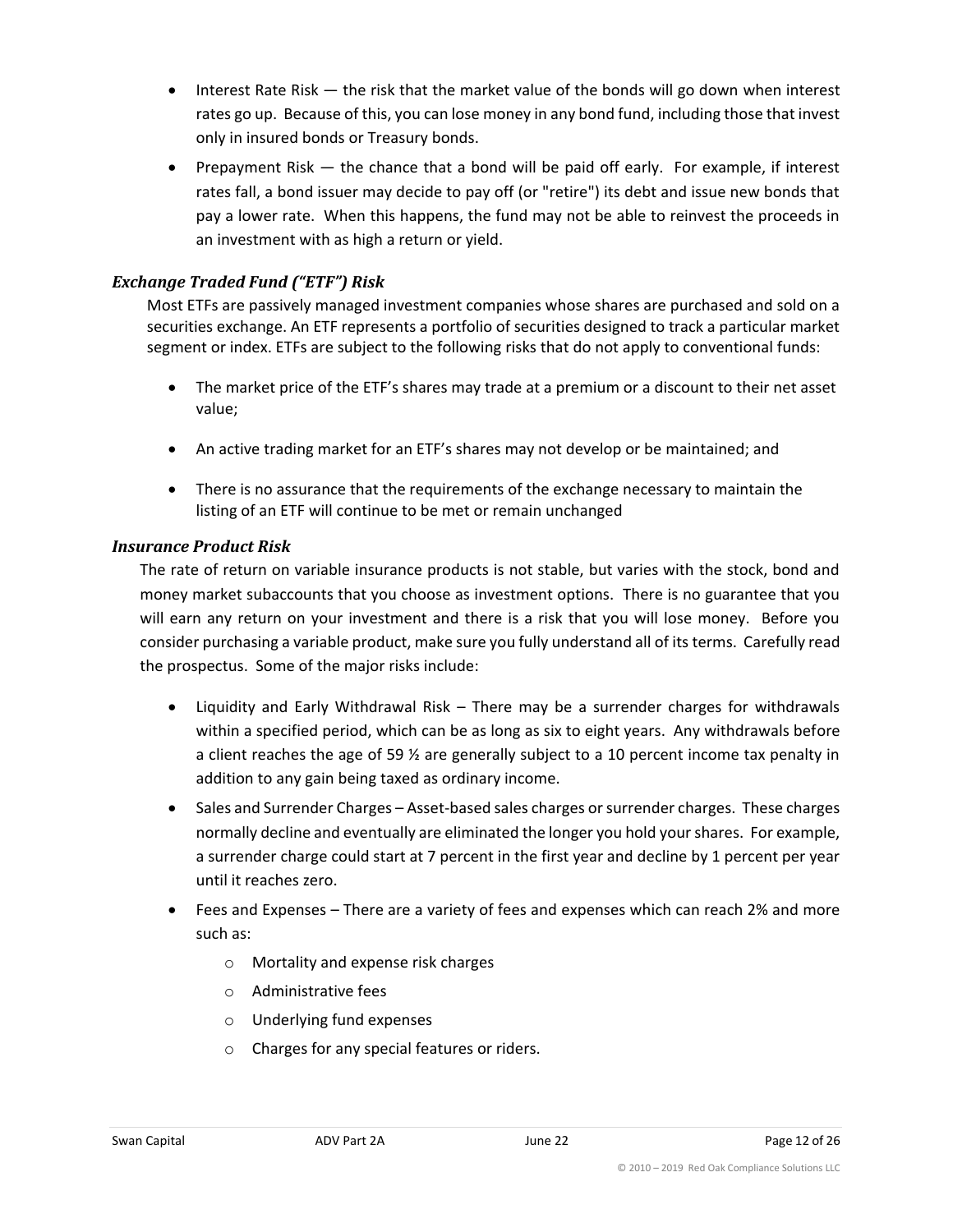- Bonus Credits Some products offer bonus credits that can add a specified percentage to the amount invested ranging from 1 percent to 5 percent for each premium payment. Bonus credits, however, are usually not free. In order to fund them, insurance companies typically impose high mortality and expense charges and lengthy surrender charge periods.
- Guarantees Insurance companies provide a number of specific guarantees. For example, they may guarantee a death benefit or an annuity payout option that can provide income for life. These guarantees are only as good as the insurance company that gives them.
- Market Risk The possibility that stock fund or bond fund prices overall will decline over short or even extended periods. Stock and bond markets tend to move in cycles, with periods when prices rise and other periods when prices fall.
- Principal Risk The possibility that an investment will go down in value, or "lose money," from the original or invested amount.

#### *Mutual Funds Risk*

The following is a list of some general risks associated with investing in mutual funds.

- Country Risk The possibility that political events (a war, national elections), financial problems (rising inflation, government default), or natural disasters (an earthquake, a poor harvest) will weaken a country's economy and cause investments in that country to decline.
- Currency Risk -The possibility that returns could be reduced for Americans investing in foreign securities because of a rise in the value of the U.S. dollar against foreign currencies. Also called exchange-rate risk.
- Income Risk The possibility that a fixed-income fund's dividends will decline as a result of falling overall interest rates.
- Industry Risk The possibility that a group of stocks in a single industry will decline in price due to developments in that industry.
- Inflation Risk The possibility that increases in the cost of living will reduce or eliminate a fund's real inflation-adjusted returns.
- Manager Risk -The possibility that an actively managed mutual fund's investment adviser will fail to execute the fund's investment strategy effectively resulting in the failure of stated objectives.
- Market Risk -The possibility that stock fund or bond fund prices overall will decline over short or even extended periods. Stock and bond markets tend to move in cycles, with periods when prices rise and other periods when prices fall.
- Principal Risk -The possibility that an investment will go down in value, or "lose money," from the original or invested amount.

#### *Stock Fund Risk*

Overall "market risk" poses the greatest potential danger for investors in stocks funds. Stock prices can fluctuate for a broad range of reasons, such as the overall strength of the economy or demand for particular products or services.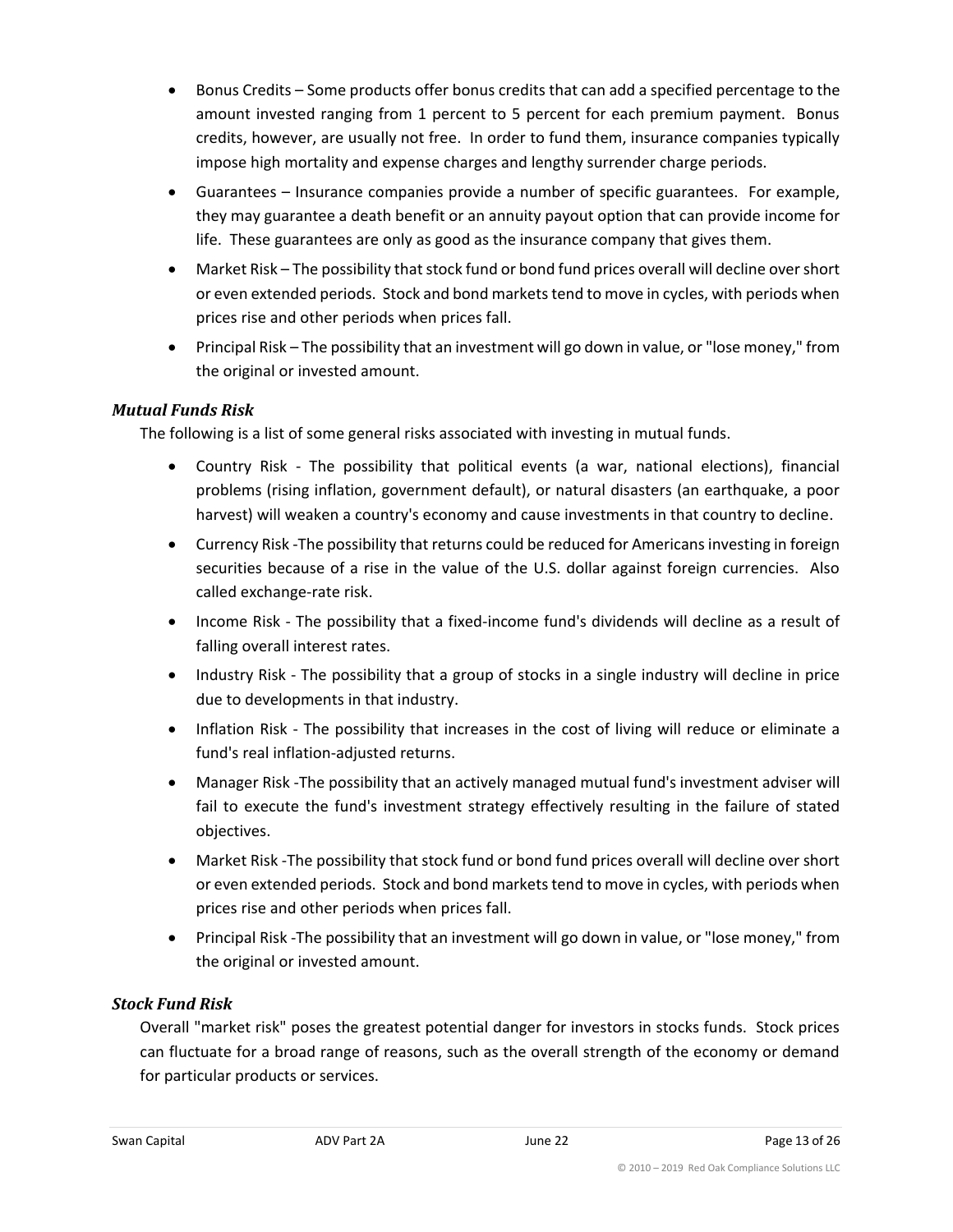#### *Overall Risks*

Clients need to remember that past performance is no guarantee of future results. All funds carry some level of risk. You may lose some or all of the money you invest, including your principal, because the securities held by a fund goes up and down in value. Dividend or interest payments may also fluctuate, or stop completely, as market conditions change.

Before you invest, be sure to read a fund's prospectus and shareholder reports to learn about its investment strategy and the potential risks. Funds with higher rates of return may take risks that are beyond your comfort level and are inconsistent with your financial goals.

While past performance does not necessarily predict future returns, it can tell you how volatile (or stable) a fund has been over a period of time. Generally, the more volatile a fund, the higher the investment risk. If you'll need your money to meet a financial goal in the near-term, you probably can't afford the risk of investing in a fund with a volatile history because you will not have enough time to ride out any declines in the stock market.

## <span id="page-13-0"></span>**Item 9 – Disciplinary Information**

Registered Investment Advisers are required to disclose all material facts regarding any legal or disciplinary events that would be material to your evaluation of us or the integrity of our management. We do not have any information to disclose concerning Swan Capital or any of our IARs. We adhere to high ethical standards for all IARs and associates.

## <span id="page-13-1"></span>**Item 10 – Other Financial Industry Activities and Affiliations**

Neither Swan Capital nor any of its management persons are registered as a broker-dealer or registered as a representative of a broker-dealer, nor does it have any pending application to register. In addition, neither Swan Capital nor its management persons are affiliated with any broker-dealer.

Swan Capital and its management persons are not registering as a commodity pool operator, futures commission merchant, or commodity trading advisor.

## **Other Financial Industry Affiliations**

Andrew McNair, the Managing Member and Chief Compliance Officer for Swan Capital, is a licensed insurance agent/broker with various companies. The sale of these products accounts for approximately 90% of his time.

In this capacity he may recommend insurance products and may also, as independent insurance agent, sell those recommended insurance products to clients. When such recommendations or sales are made, a conflict of interest exists as the insurance licensed IARs earn insurance commissions for the sale of those products, which may create an incentive to recommend such products. We require that all IARs disclose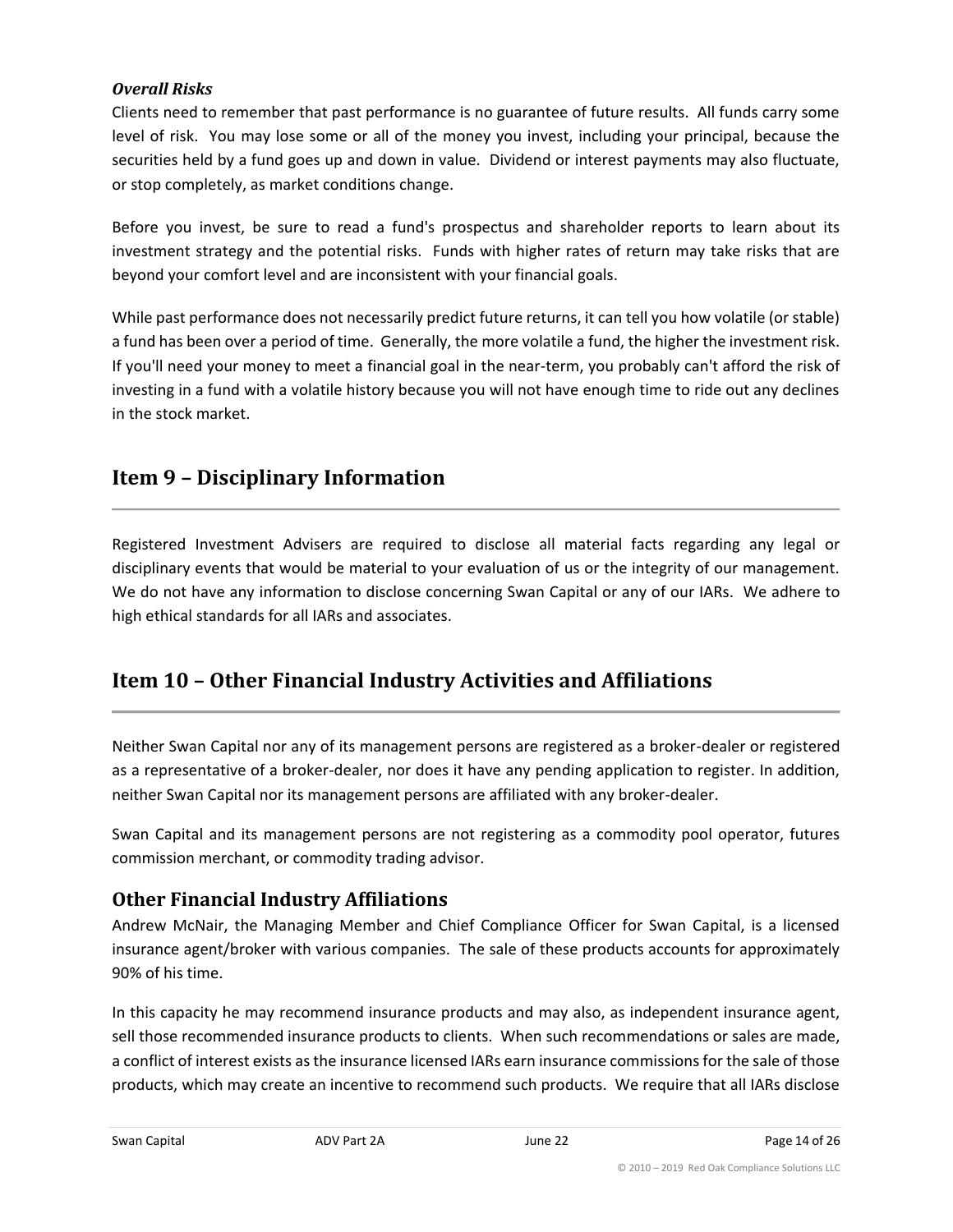this conflict of interest when such recommendations are made. Also, we require IARs to disclose that clients may purchase recommended insurance products from other insurance agents not affiliated with us.

## <span id="page-14-0"></span>**Item 11 – Code of Ethics, Participation or Interest in Client Accounts and Personal Trading**

## **General Information**

We have adopted a Code of Ethics for all IAR's of the firm describing its high standards of business conduct, and fiduciary duty to you, our client. The Code of Ethics includes provisions relating to the confidentiality of client information, a prohibition on insider trading, a prohibition of rumor mongering, restrictions on the acceptance of significant gifts, the reporting of certain gifts and business entertainment items, and personal securities trading procedures. All of our IAR's must acknowledge the terms of the Code of Ethics annually, or as amended.

## **Participation or Interest in Client Accounts**

Our Compliance policies and procedures prohibit anyone associated with Swan Capital from having an interest in a client account or participating in the profits of a client's account without the approval of the CCO.

The following acts are prohibited:

- Employing any device, scheme or artifice to defraud
- Making any untrue statement of a material fact
- Omitting to state a material fact necessary in order to make a statement, in light of the circumstances under which it is made, not misleading
- Engaging in any fraudulent or deceitful act, practice or course of business
- Engaging in any manipulative practices

Clients and prospective clients may request a copy of the firm's Code of Ethics by contacting the CCO.

## **Personal Trading**

We may recommend securities to you that we will purchase for our own accounts. We may trade securities in our account that we have recommended to you as long as we place our orders after your orders. This policy is meant to prevent us from benefiting as a result of transactions placed on behalf of advisory accounts.

Neither Swan Capital nor any of its related persons recommend securities (or other investment products) to advisory clients in which we or any related person has some other proprietary (ownership) interest, other than those mentioned above.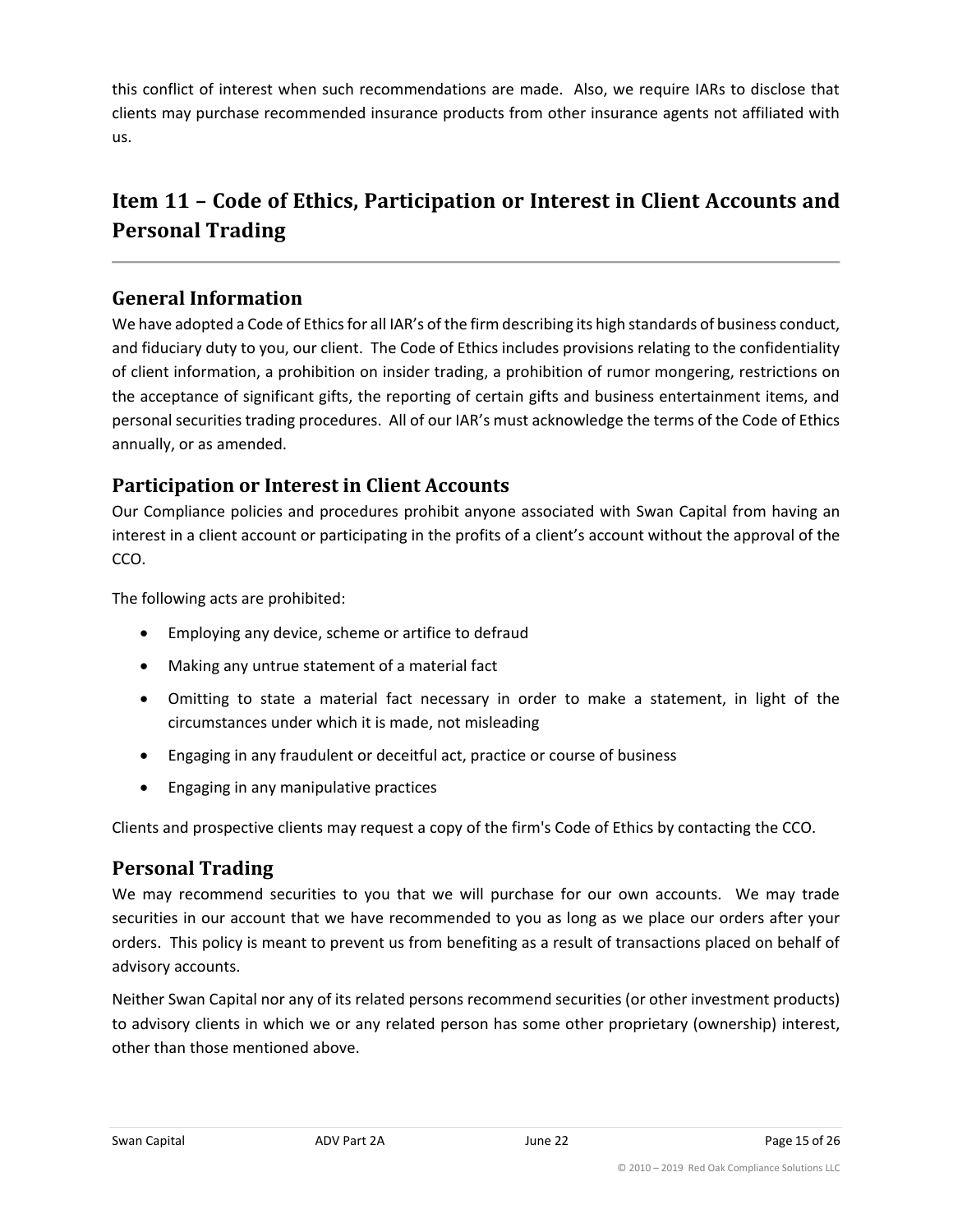Certain affiliated accounts may trade in the same securities with your accounts on an aggregated basis when consistent with our obligation of best execution. When trades are aggregated, all parties will share the costs in proportion to their investment. We will retain records of the trade Order (specifying each participating account) and its allocation. Completed Orders will be allocated as specified in the initial trade order. Partially filled Orders will be allocated on a pro rata basis. Any exceptions will be explained on the Order.

Swan Capital has a personal securities transaction policy in place to monitor the personal securities transactions and securities holdings of "Access Persons". The policy requires that an Access Person of the firm provide the Chief Compliance Officer or his/her designee with a written report of their current securities holdings within ten (10) days after becoming an Access Person. Additionally, each Access Person must provide the Chief Compliance Officer or his/her designee with a written report of the Access Person's current securities holdings at least once each twelve (12) month period thereafter on a date the Adviser selects; provided, however that at any time that the Adviser has only one Access Person, he or she shall not be required to submit any securities report described above.

We have established the following restrictions in order to ensure our fiduciary responsibilities regarding insider trading are met:

• No securities for our personal portfolio(s) shall be bought or sold where this decision is substantially derived, in whole or in part, from the role of IARs of Swan Capital, unless the information is also available to the investing public on reasonable inquiry. In no case, shall we put our own interests ahead of yours.

## **Privacy Statement**

We are committed to safeguarding your confidential information and hold all personal information provided to us in the strictest confidence. These records include all personal information that we collect from you or receive from other firms in connection with any of the financial services they provide. We also require other firms with whom we deal with to restrict the use of your information. Our Privacy Policy is available upon request.

## **Conflicts of Interest**

Swan Capital's IARs may employ the same strategy for their personal investment accounts as it does for its clients. However, IARs may not place their orders in a way to benefit from the purchase or sale of a security.

We act in a fiduciary capacity. If a conflict of interest arises between us and you, we shall make every effort to resolve the conflict in your favor. Conflicts of interest may also arise in the allocation of investment opportunities among the accounts that we advise. We will seek to allocate investment opportunities according to what we believe is appropriate for each account. We strive to do what is equitable and in the best interests of all the accounts we advise.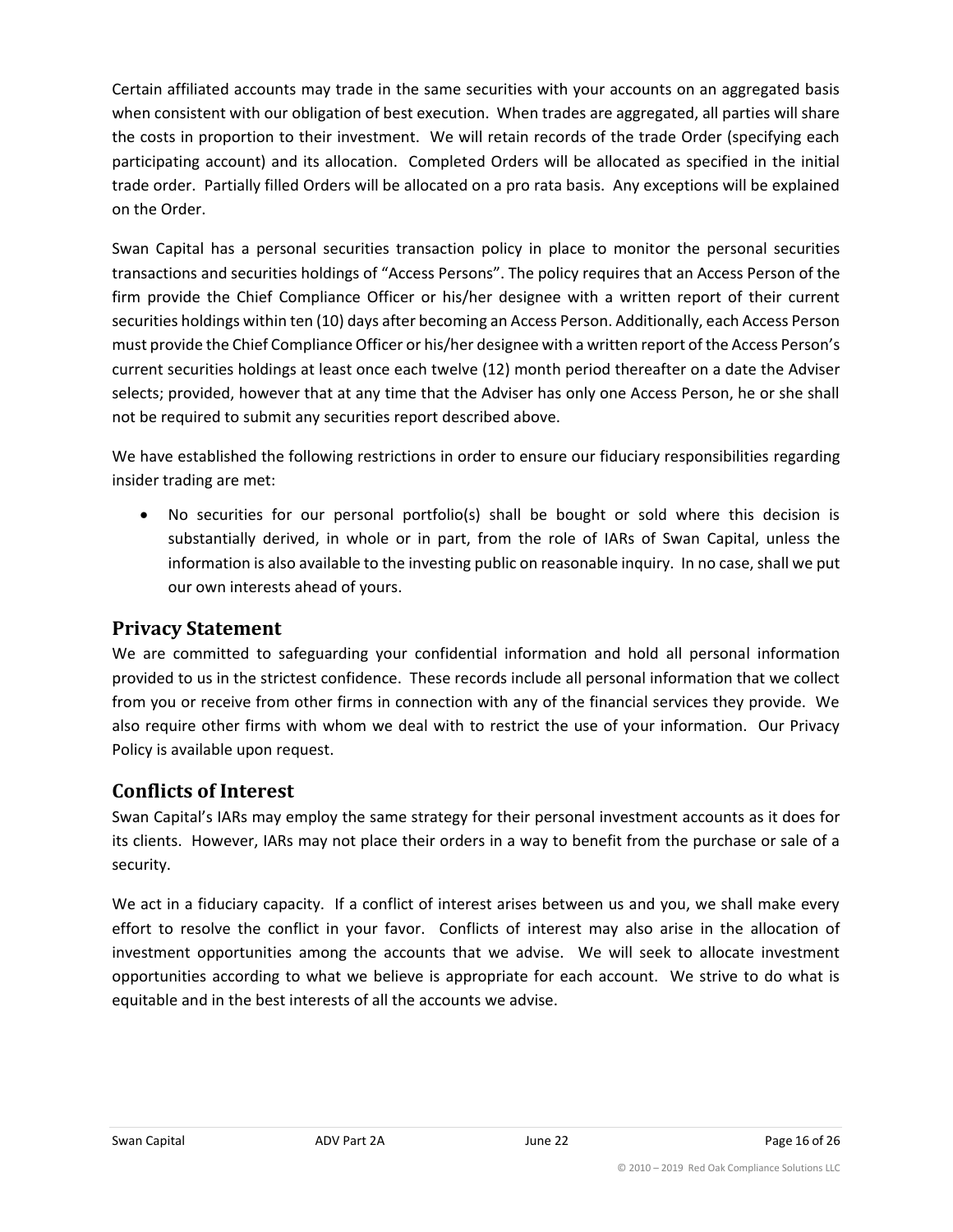## <span id="page-16-0"></span>**Factors Used to Select Custodians**

In recommending a custodian/broker-dealer, we look for a company that offers relatively low transaction fees, access to desired securities, trading platforms, and support services. We recommend clients use TD Ameritrade when utilizing our portfolio management services.

## **Soft Dollars**

We do not receive any soft dollars from broker-dealers, custodians or third-party money managers. However, we receive certain brokerage and research products and services that qualify as "brokerage or research services" under the rules. These research products and/or services will assist the IAR in its investment decision making process. Such research generally will be used to service all of the IAR's clients.

#### **Best Execution**

We have an obligation to seek best execution for you. In seeking best execution, the determinative factor is not the lowest possible commission cost but whether the transaction represents the best qualitative execution, taking into consideration the full range of a broker-dealer's services, including the value of research provided, execution capability, commission rates, reputation and responsiveness. Therefore, we will seek competitive commission rates, but we may not obtain the lowest possible commission rates for account transactions.

## **Brokerage for Client Referrals**

In selecting and recommending broker-dealers, we do not take into consideration whether or not we will receive client referrals from the broker-dealer or third-party.

#### **Directed Brokerage**

Clients are free to use the custodian of their choice. However, if the client directs the Adviser to use a specific broker/dealer, we do not have the ability to negotiate the fees associated with the custodial services being provided.

## **Trading**

Transactions for each client account generally will be affected independently, unless we decide to purchase or sell the same securities for several clients at approximately the same time. We may (but are not obligated to) combine or "batch" such Orders to obtain best execution, to negotiate more favorable commission rates or to allocate equitably among our clients' differences in prices and commission or other transaction costs. Under this procedure, transactions will be price-averaged and allocated among our clients in proportion to the purchase and sale orders placed for each client account on any given day.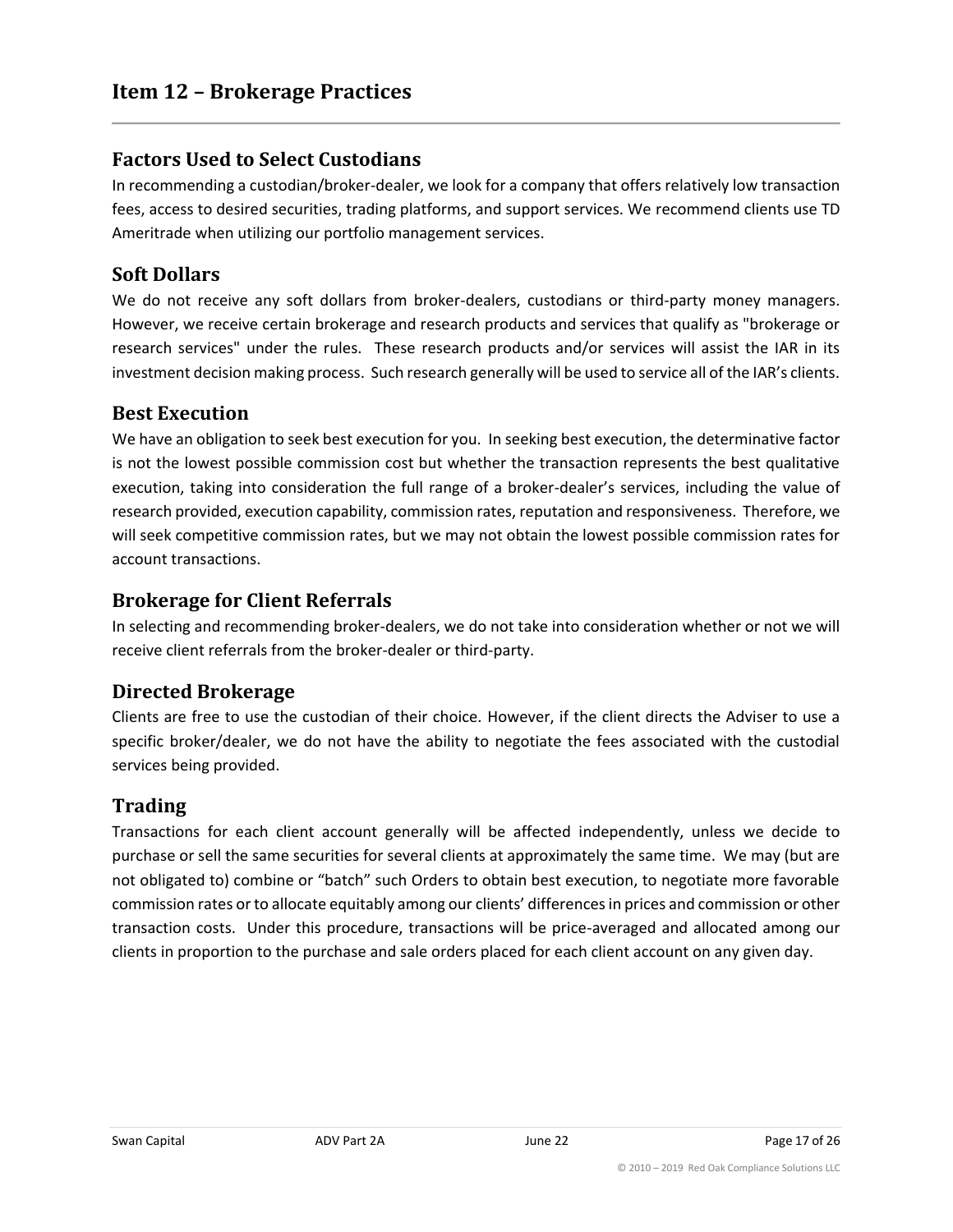## <span id="page-17-0"></span>**Reviews**

#### **Discretionary Portfolio Services**

Reviews are conducted at least biannually or as agreed to by Swan Capital and the client. Reviews will be conducted by our Chief Compliance Officer, Andrew McNair. You may request more frequent reviews and may set thresholds for triggering events that would cause a review to take place. Generally, we will monitor for changes and shifts in the economy, changes to the management and structure of a mutual fund or company in which client assets are invested, and market shifts and corrections.

#### **Financial planning and consulting**

As part of the financial planning process, there will be an initial review of the information provided by the client for the purposes of preparing for the planning process. Subsequent reviews may be scheduled as needed by the client and/or Swan Capital up and until the final, written plan is provided to the client. Once the plan has been provided the agreement will terminate.

As stated under Item 4, ongoing consulting services may include ongoing reviews of portfolios held away from Swan Capital, ongoing reviews of household budgeting and spending, educational savings, etc.

## **Reports**

You will be provided with account summary statements reflecting the transactions occurring in the account and account performance on at least a monthly basis. These statements will be written or electronic depending upon what you selected when you opened the account. You will be provided with paper confirmations for each securities transaction executed in the account by the custodian. You are obligated to notify us of any discrepancies between the statements provided by Swan Capital and the custodian(s) or any concerns you have about the account(s).

#### **Financial planning and consulting**

As part of the financial planning process a written plan will be provided. Outside of the written plan, no other report will be generated or provided to the client.

As stated under Item 4, some consulting services will result in a written report while others will be handled through ongoing consultations between the Adviser and Client. Any written reports to be provided will be dictated by the services needed by the client.

## <span id="page-17-1"></span>**Item 14 – Client Referrals and Other Compensation**

We do not receive any economic benefit from someone who is not a client for providing investment advice or other advisory services to our clients nor do we directly or indirectly pay any compensation to another person if they refer clients to us.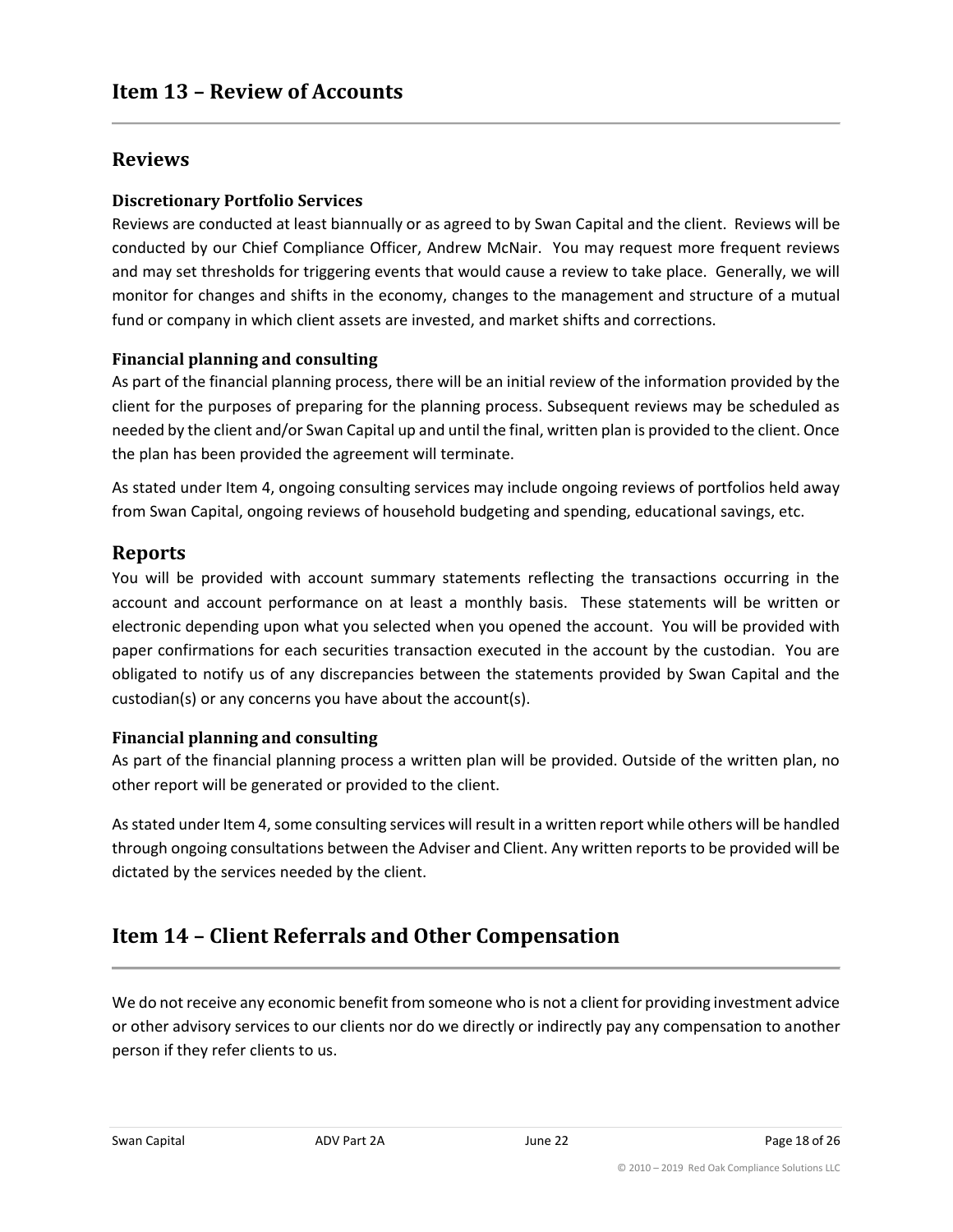<span id="page-18-0"></span>We do not have physical custody of any accounts or assets. However, we are be deemed to have constructive custody of your account(s) if we have the ability to instruct the custodian to deduct your advisory fees from your custodial account. You should receive at least quarterly statements from the broker-dealer or custodian that holds and maintains your investment assets. We urge you to carefully review such statements and compare this official custodial record to the account statements that we may provide to you. Our statements may vary from custodial statements based on accounting procedures, reporting dates, or valuation methodologies of certain securities. If you notice any discrepancies, please contact Swan Capital.]

We do not debit the client fees directly from your advisory account. We send information to your custodian to debit your fees and to pay them to us. You authorized the custodian to pay us directly at the onset of the relationship.

## <span id="page-18-1"></span>**Item 16 – Investment Discretion**

We manage assets on a discretionary basis. If you provide discretion authority, which will be evidenced via the written, discretionary agreement between the client and the Adviser, we will have the authority to determine the following without your consent:

- Securities to be bought or sold for your account
- Amount of securities to be bought or sold for your account

In all cases this discretion is exercised in a manner consistent with your stated investment objectives for your account [and in accordance with any restrictions placed on the account(s) (if restrictions allowed by the Adviser)].

When active asset management services are provided on a discretionary basis the client will enter into a separate custodial agreement with the custodian. The custodian agreement will include a limited power of attorney to trade in the client's account(s) which authorizes the custodian to take instructions from us regarding all investment decisions for your account.

## <span id="page-18-2"></span>**Item 17 – Voting Client Securities**

We do vote proxies. Sine we have elected to vote proxies on behalf of our clients, as a fiduciary, such proxies must be voted in the best interests of the client. Therefore, Swan Capital will satisfy the following requirements: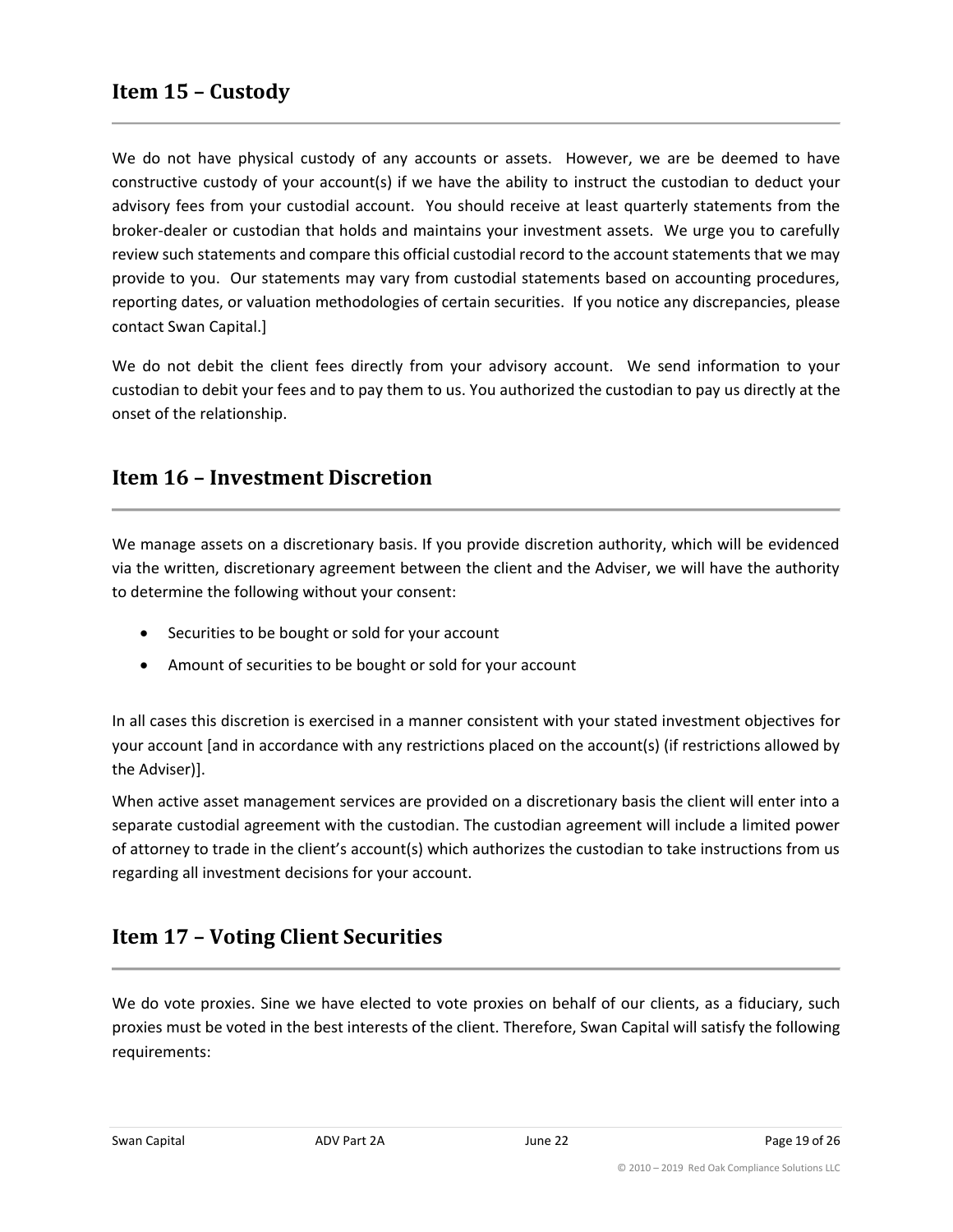- Adopt and implement written proxy voting policies and procedures reasonably designed to ensure that the fund manager votes client and fund securities in the best interests of the clients and fund investors and addressing how conflicts of interest are handled;
- Disclose its proxy voting policies and procedures to clients and fund investors and furnish clients and fund investors with a copy of these policies and procedures if requested;
- Inform clients and fund investors as to how they can obtain information from the manager on how their securities were voted; and
- Retain required records.

If a material conflict were to occur, the Adviser will opt out of voting proxies for the client.

## <span id="page-19-0"></span>**Item 18 – Financial Information**

We are required to provide you with certain financial information or disclosures about our financial condition. We have no financial commitment that would impair our ability to meet any contractual and fiduciary commitments to you, our client. We have not been the subject of any bankruptcy proceedings. In no event shall we charge advisory fees that are both in excess of five hundred dollars and more than six months in advance of advisory services rendered.

## <span id="page-19-1"></span>**Item 19 – Requirements for State Registered Advisers**

## **Principals**

There is one principal of Swan Capital, Andrew McNair. Mr. McNair is the Chief Compliance Officer and was born in 1991. His education information, business background, and other business activities can be found in the Form ADV Part 2B Brochure Supplement below.

## **Performance Fees**

We do not charge a performance-based fee (fees based on a share of capital gains on, or capital appreciation of, the assets of a client) for our normal asset management accounts.

## **Disclosable Events**

Neither Swan Capital nor any of its management persons have been involved in one of the events listed below:

- 1. An award or otherwise being found liable in an arbitration claim alleging damages in excess of \$2,500, involving any of the following:
	- a. an investment or an investment-related business or activity;
	- b. fraud, false statement(s), or omissions;
	- c. theft, embezzlement, or other wrongful taking of property;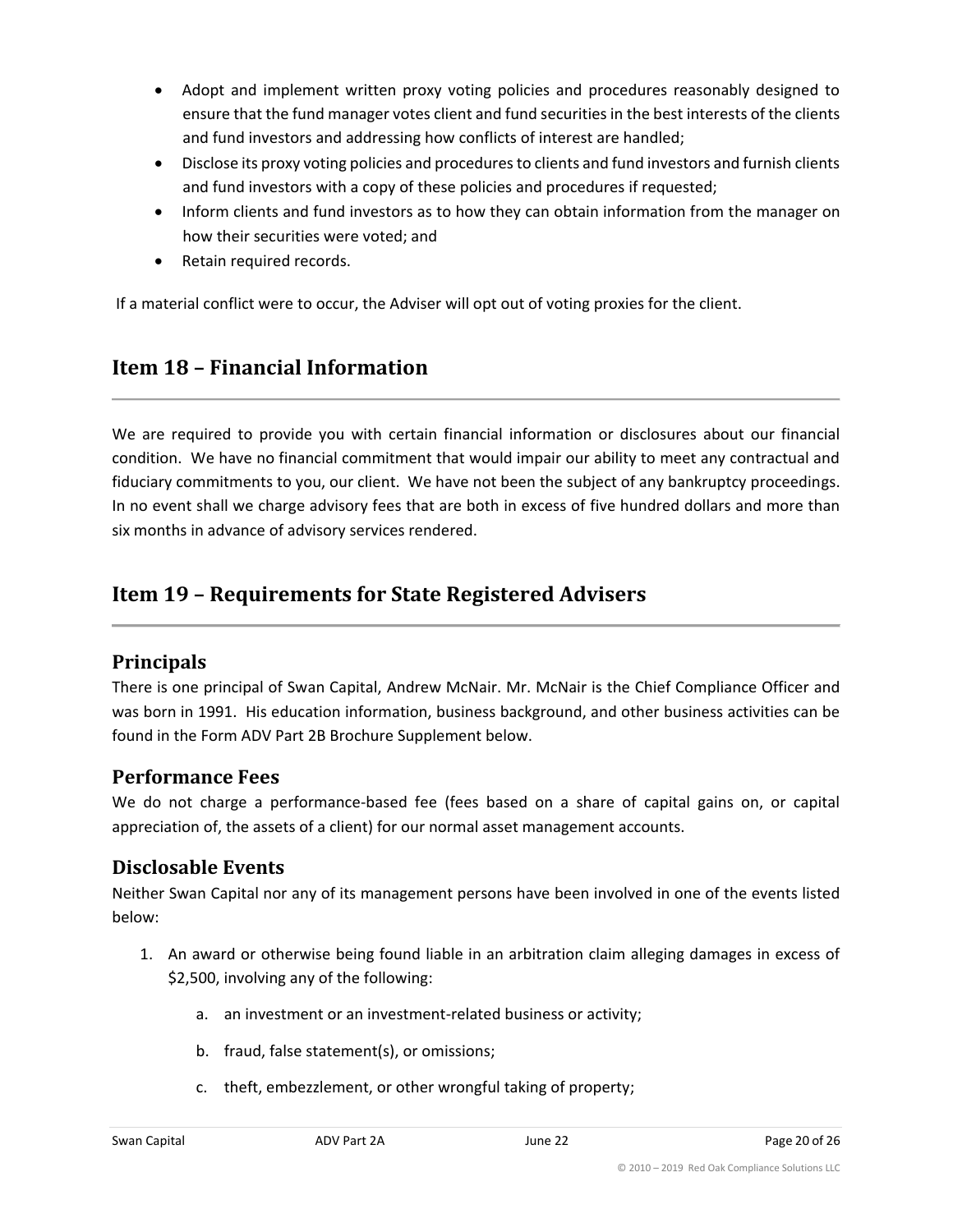- d. bribery, forgery, counterfeiting, or extortion; or
- e. dishonest, unfair, or unethical practices.
- 2. An award or otherwise being found liable in a civil, self-regulatory organization, or administrative proceeding involving any of the following:
	- a. an investment or an investment-related business or activity;
	- b. fraud, false statement(s), or omissions;
	- c. theft, embezzlement, or other wrongful taking of property;
	- d. bribery, forgery, counterfeiting, or extortion; or
	- e. dishonest, unfair, or unethical practices.

## **Other Relationships**

Neither Swan Capital nor Andrew McNair have any relationship with any issuer of securities.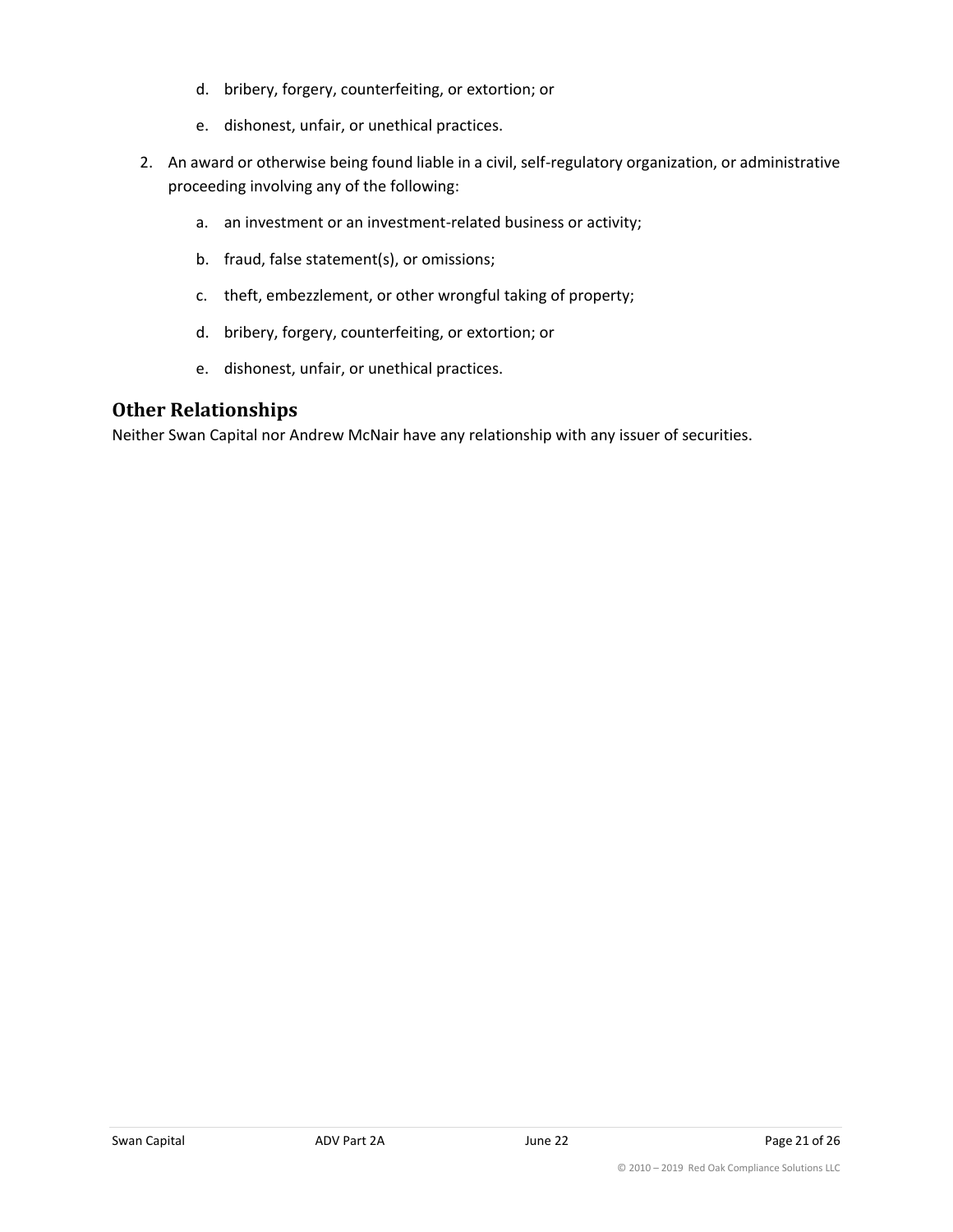<span id="page-21-0"></span>**ADV Part 2B Brochure Supplement – Andrew McNair**

**Item 1 – Cover Page**

Andrew McNair

CRD # 6182740

**Swan Capital, LLC 107 West Gregory Street Pensacola, FL 32502 (850) 380-9558 June 8, 2022**

This Brochure supplement provides information about Andrew McNair and supplements the Swan Capital ("Swan Capital") Brochure. You should have received a copy of that Brochure. Please contact Andrew McNair if you did not receive the Brochure or if you have any questions about the contents of this supplement.

Additional information about Andrew Scott McNair, CRD# 6182740 is available on the SEC's website at [www.adviserinfo.sec.gov.](http://www.adviserinfo.sec.gov/)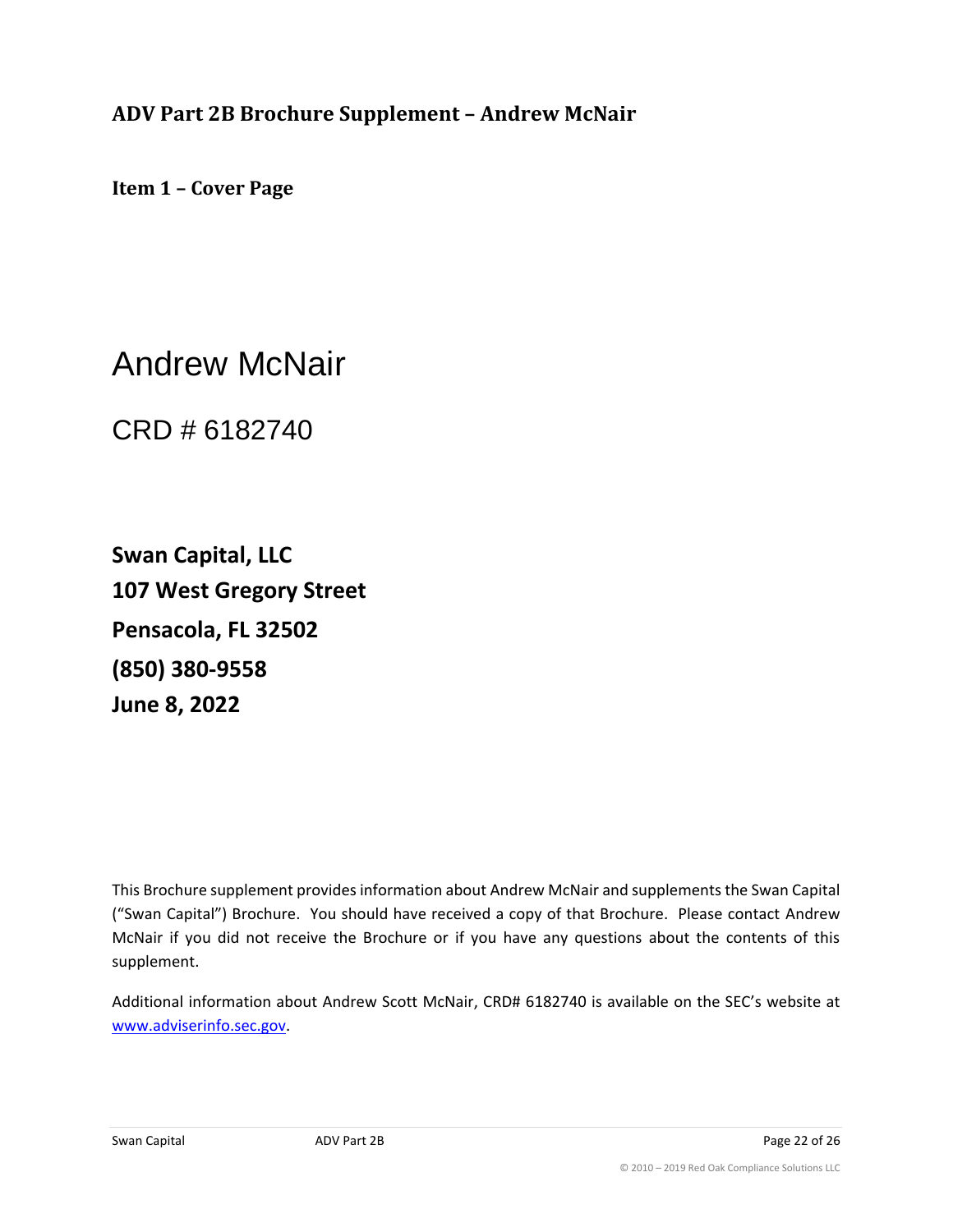## **Item 2 – Educational Background and Business Experience**

Full Legal Name: Andrew Scott McNair Year of Birth: 1991

**Education** University of West Florida 2011-2012

Pensacola College 2009-2011, Associates in Business Administration Business

Background: Swan Capital CEO, 2/2012-Present

AE Wealth Management, LLC Investment Adviser Representative, 5/2016-10/2020

McNair Holdings Officer, 02/2015-Present

Global Financial Private Capital Investment Adviser Representative, 4/2014-6/2016

## **Item 3 – Disciplinary Information**

Mr. McNair has no legal or disciplinary events that are material to a client's or prospective client's evaluation of him.

## **Item 4 – Other Business Activities**

Mr. McNair is also licensed as an insurance agent and may offer life insurance and annuity products to Swan Capital clients. When he sells an insurance product, Mr. McNair receives a commission. This practice creates an incentive to recommend investment products based on the compensation received, rather than on the needs of clients. Swan Capital addresses this potential conflict of interest by requiring all investment recommendations to be in the best interests of our clients. This requirement is enforced through systematic reviews of the investment recommendations made by our representatives and of the securities that are held in our clients' accounts. Additionally, Mr. McNair is the CEO of Swan Capital, the entity through which he conducts his insurance activities.

Mr. McNair is the President of Swan Divorce Wealth Strategies, his company that gives financial advice, valuations and QDRO facilitation to clients.

Mr. McNair is also a published author with one publicly available book.

## **Item 5 – Additional Compensation**

Mr. McNair does not receive any cash or non-cash compensation for providing advisory services to nonclients.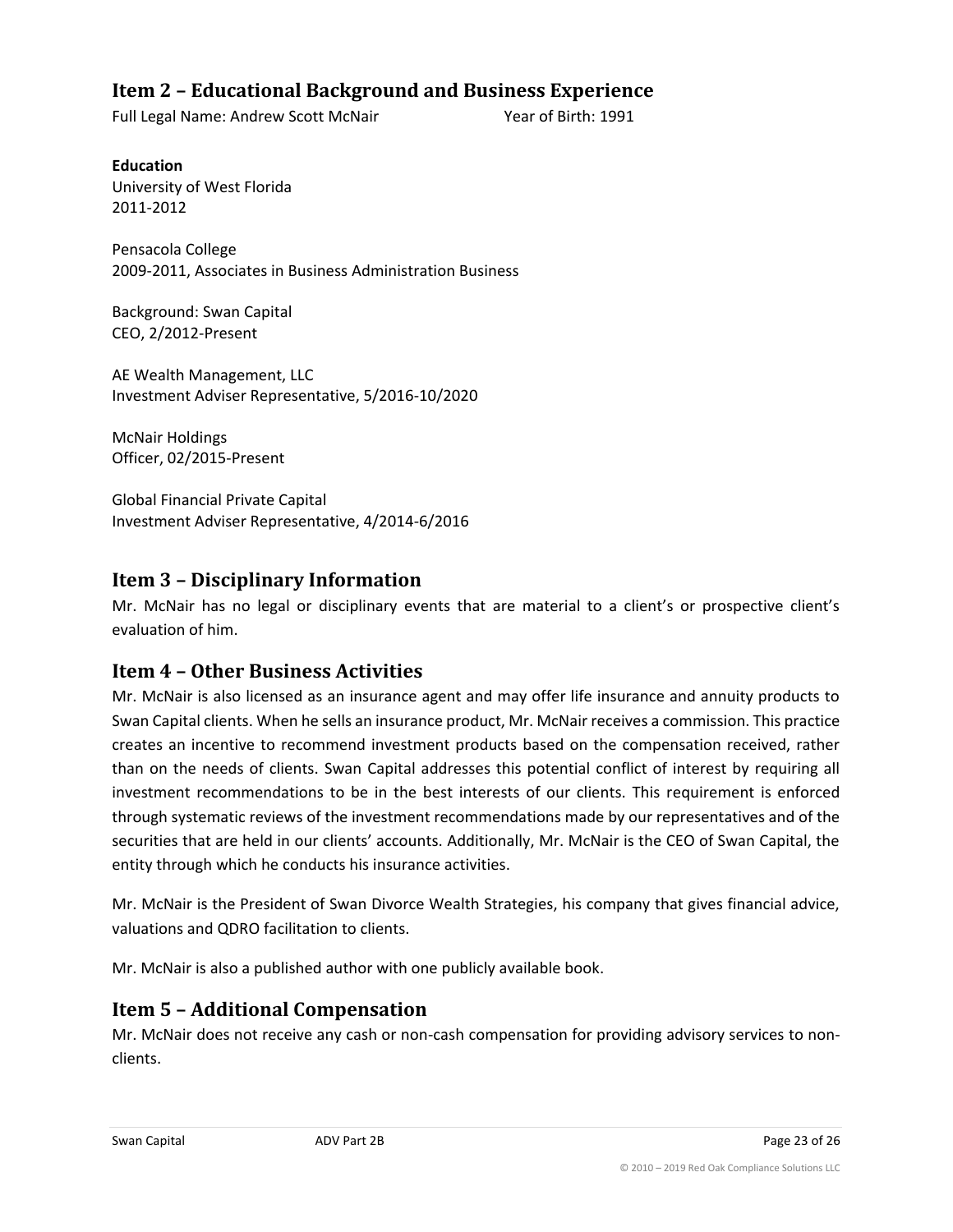## **Item 6 – Supervision**

Andrew McNair is the CCO and performs all supervisory duties for his firm.

## **Item 7 – Requirements for State-Registered Advisers**

Andrew McNair has no reportable events to disclose here.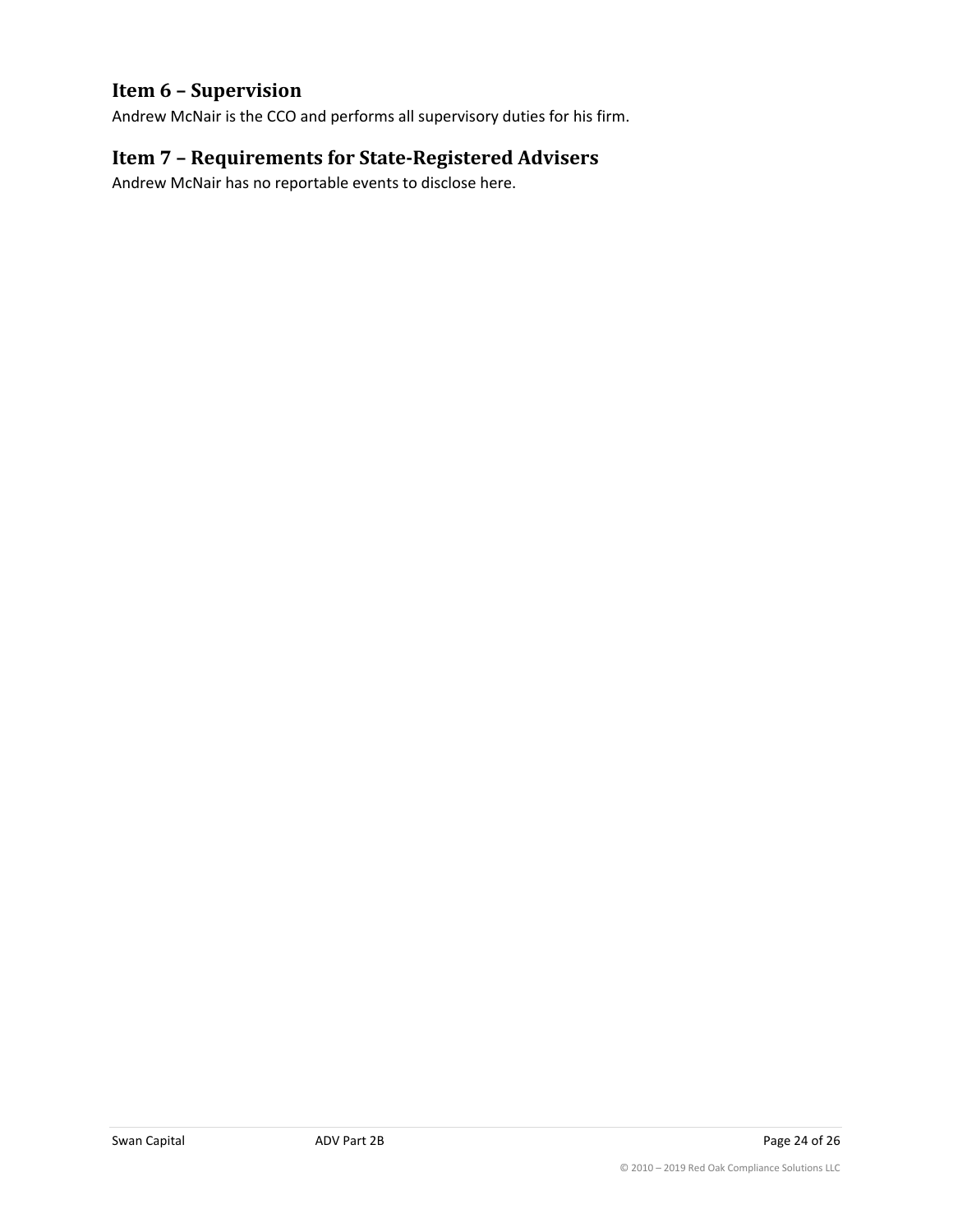<span id="page-24-0"></span>**ADV Part 2B Brochure Supplement – Lucas Juery**

**Item 1 – Cover Page**

Lucas Juery

CRD # 7563618

**Swan Capital, LLC 107 West Gregory Street Pensacola, FL 32502 (850) 380-9558 June 8, 2022**

This Brochure supplement provides information about Lucas Juery and supplements the Swan Capital ("Swan Capital") Brochure. You should have received a copy of that Brochure. Please contact Lucas Juery if you did not receive the Brochure or if you have any questions about the contents of this supplement.

Additional information about Lucas Juery, CRD# 7563618 is available on the SEC's website at www.adviserinfo.sec.gov.